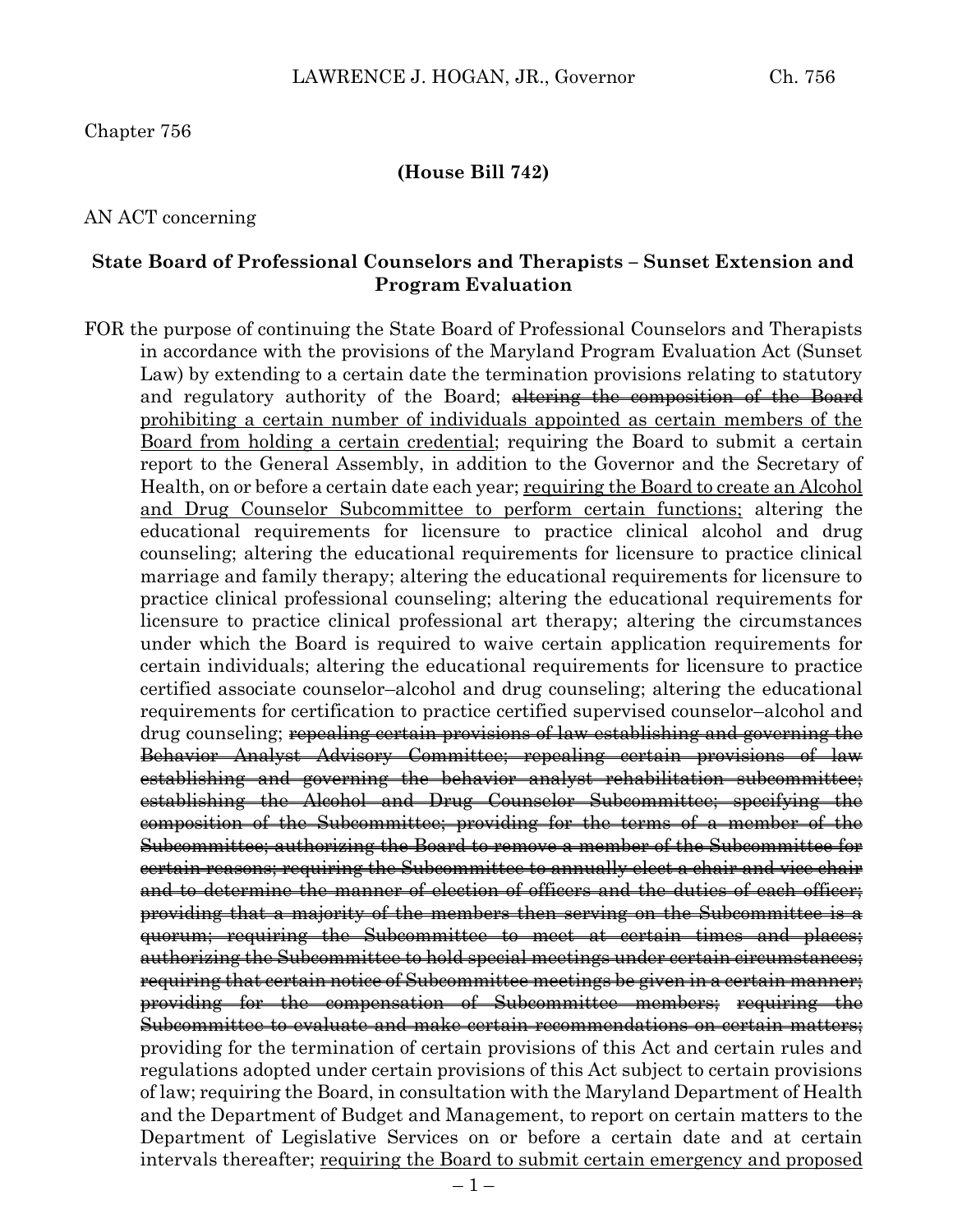regulations to the Joint Committee on Administrative, Executive, and Legislative Review within a certain number of days after the effective date of this Act; requiring the Board to submit certain regulations to update provisions regarding certain education and experience requirements to the Joint Committee on or before a certain date; requiring the Board to distribute certain drafts to and receive feedback from certain stakeholders and hold at least a certain number of meetings when drafting certain regulations; requiring the Maryland Department of Health to make certain employees available to the Board to assist in drafting certain regulations; requiring the Board to make a certain determination regarding the regulation of the practice of behavior analysis on or before a certain date and after consulting with the State Board of Examiners of Psychologists, receiving input from certain stakeholders, and holding at least a certain number of meetings; requiring the Board to make a certain determination regarding the regulation of certain creative counselors and therapists on or before a certain date and after receiving certain input and holding at least a certain number of meetings; requiring the Board to make a certain determination for a certain Board composition on or before a certain date and after making certain other determinations, receiving input from certain stakeholders, and holding at least a certain number of meetings; requiring the Department of Legislative Services to submit a report and make certain recommendations to certain committees of the General Assembly on or before a certain date; requiring that the terms of certain members of the Board terminate on a certain date to continue to serve until the end of a certain term and that at a certain time, the Governor appoint certain members in accordance with certain provisions of this Act; requiring that certain members of the Board continue to serve until a successor is appointed and qualifies; specifying the terms of the initial members of the Subcommittee; making conforming changes; defining a certain term; making this Act an emergency measure; and generally relating to the State Board of Professional Counselors and Therapists.

BY repealing and reenacting, with amendments,

Article – Health Occupations Section 17–202(a), 17–205(b), 17–302(d) and (f), 17–303(d) and (f), 17–304(d) and (e),  $17-304.1$ (e),  $17-305$ ,  $17-403$ ,  $17-404$ ,  $17-405$ ,  $17-6A-01$ , and  $17-702$ Annotated Code of Maryland (2014 Replacement Volume and 2017 Supplement)

BY repealing and reenacting, without amendments, Article – Health Occupations Section 17–302(a), 17–303(a), 17–304(a), 17–304.1(a), and 17–502 Annotated Code of Maryland (2014 Replacement Volume and 2017 Supplement)

BY repealing

Article – Health Occupations Section 17–6A–05 through 17–6A–09 and 17–6A–26 Annotated Code of Maryland (2014 Replacement Volume and 2017 Supplement)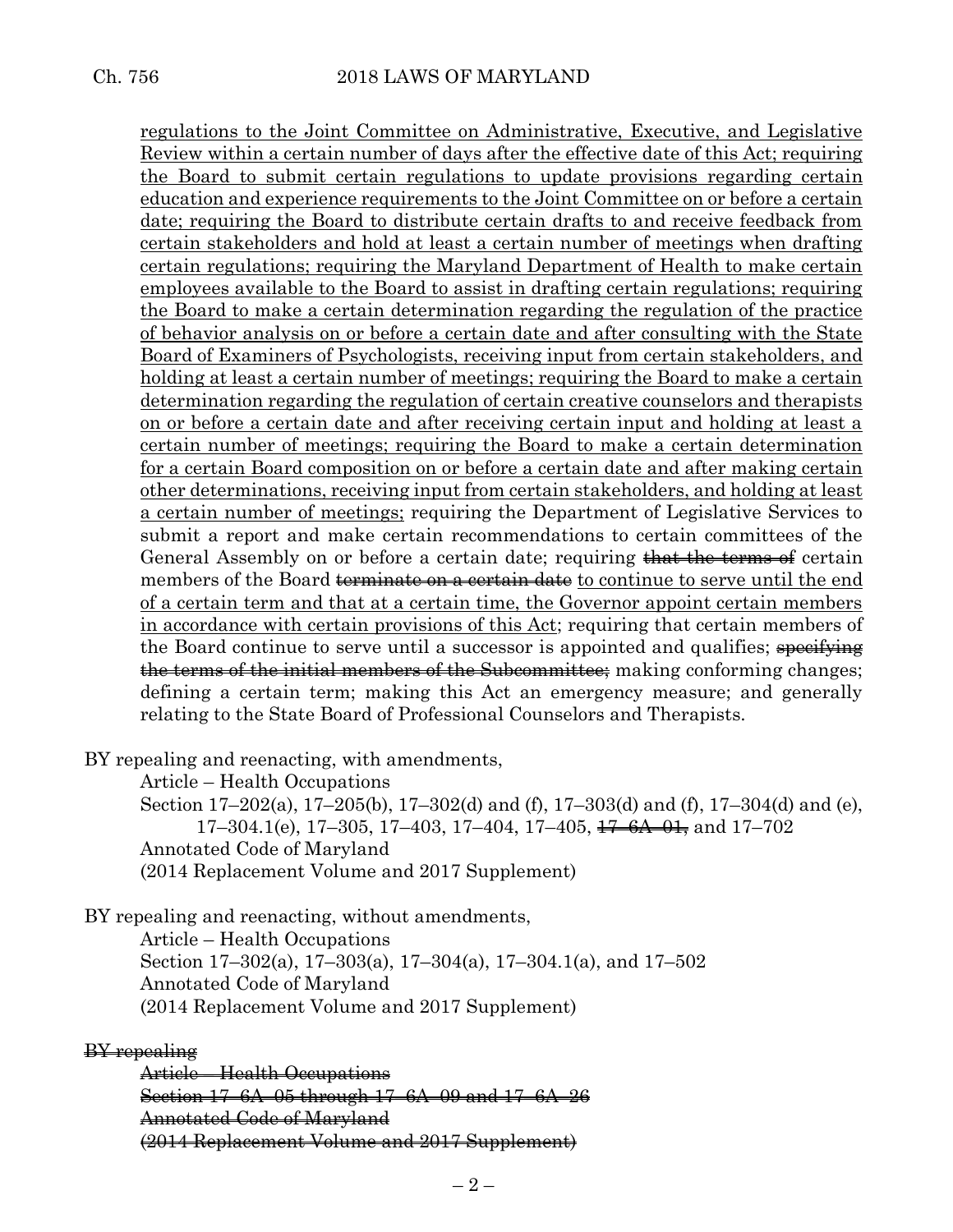BY adding to

Article – Health Occupations Section 17–6B–01 through 17–6B–07 to be under the new subtitle "Subtitle 6B. Alcohol and Drug Counselor Subcommittee" Annotated Code of Maryland (2014 Replacement Volume and 2017 Supplement)

SECTION 1. BE IT ENACTED BY THE GENERAL ASSEMBLY OF MARYLAND, That the Laws of Maryland read as follows:

### **Article – Health Occupations**

17–202.

(a) (1) The Board consists of 13 members appointed by the Governor with the advice of the Secretary.

- (2) Of the 13 Board members:
	- (i) **[**Four**] FIVE** shall be licensed as clinical professional counselors;
	- (ii) **[**Three shall be licensed as clinical marriage and family

therapists;

(iii)**]** Three shall be licensed as clinical alcohol and drug counselors;

# **(III) ONE SHALL BE LICENSED AS A CLINICAL MARRIAGE AND FAMILY THERAPIST;**

(iv) One shall be licensed as a clinical professional art therapist;

### **(V) ONE SHALL BE A LICENSED BEHAVIOR ANALYST;** and

 $\overline{\text{f}(v)}$   $\overline{\text{f}(v)}$  Two shall be consumer members.

(3) The composition of the Board as to the race and sex of its members shall reflect the composition of the population of the State.

(4) The Governor shall appoint the counselors and therapists from a list submitted to the Governor by the Secretary. Any association representing professional counselors, marriage and family therapists, alcohol and drug counselors, or professional art therapists may submit recommendations for Board members to the Secretary.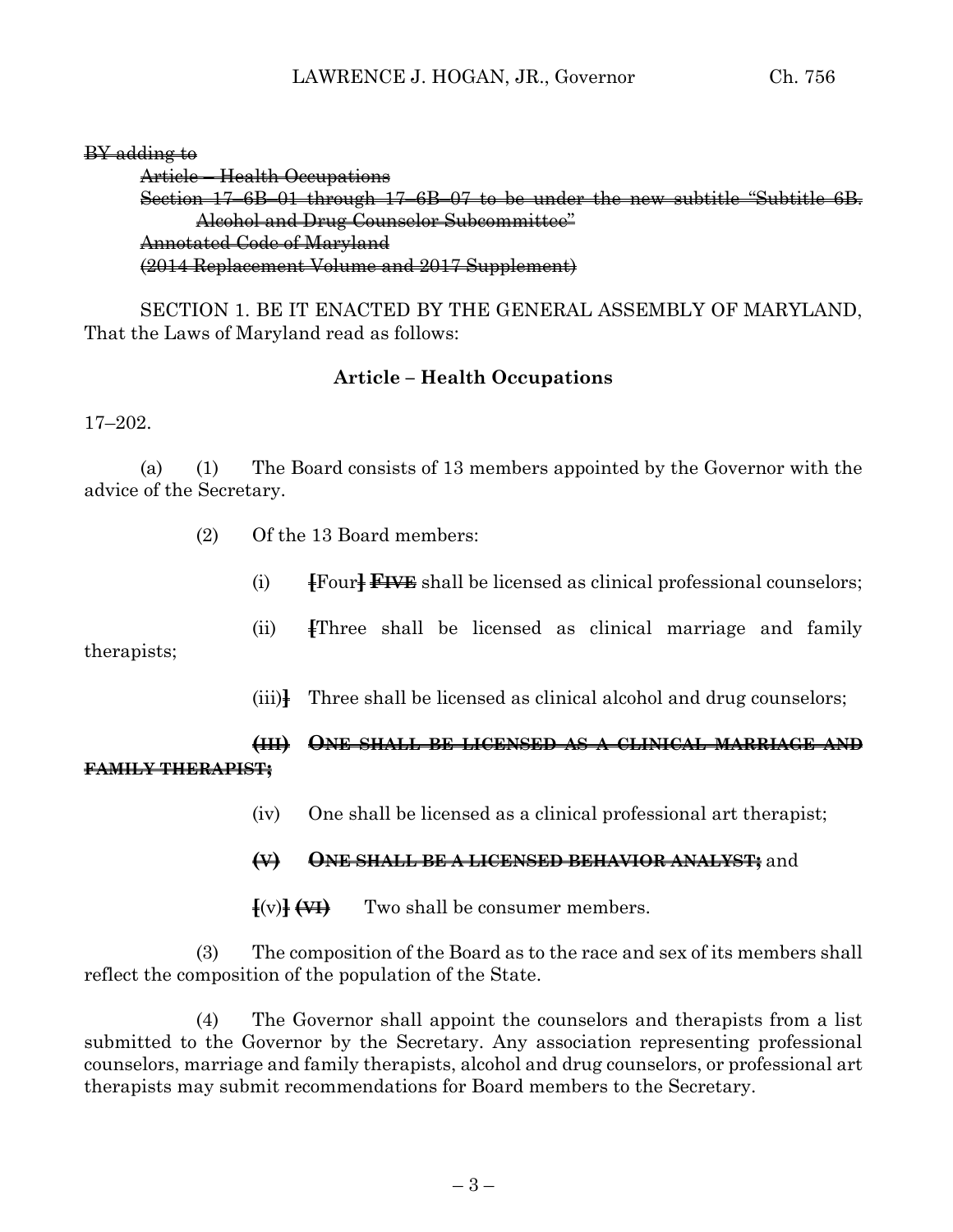## **(5) TWO OF THE INDIVIDUALS APPOINTED AS A LICENSED CLINICAL PROFESSIONAL COUNSELOR MEMBER UNDER PARAGRAPH (2)(I) OF THIS SUBSECTION MAY NOT HOLD ANOTHER CREDENTIAL ISSUED BY THE BOARD.**

17–205.

(b) In addition to the duties set forth elsewhere in this title, the Board shall:

(1) Maintain a registry of all counselors or therapists currently licensed or certified by the Board and all individuals currently working as trainees in accordance with § 17–406(b) of this title;

(2) Submit an annual report to the Governor **[**and**],** the Secretary**, AND, IN ACCORDANCE WITH § 2–1246 OF THE STATE GOVERNMENT ARTICLE, THE GENERAL ASSEMBLY ON OR BEFORE DECEMBER 31 EACH YEAR**;

(3) Adopt a code of ethics that the Board considers to be appropriate and applicable to the counselors or therapists currently certified or licensed by the Board and the individuals currently working as trainees in accordance with § 17–406(b) of this title;

(4) Establish continuing education requirements for the counselors or therapists currently certified or licensed by the Board;

 $(5)$  Adopt an official seal; and

(6) Create committees as it deems appropriate to advise the Board on special issues**; AND**

# **(7) ESTABLISH AN ALCOHOL AND DRUG COUNSELOR SUBCOMMITTEE TO:**

# **(I) EVALUATE AND MAKE RECOMMENDATIONS TO THE BOARD ON METHODS TO IMPROVE AND EXPEDITE THE LICENSURE AND CERTIFICATION PROCESSES FOR ALCOHOL AND DRUG COUNSELORS AND DRUG TRAINEES;**

**(II) EVALUATE AND MAKE RECOMMENDATIONS TO THE BOARD ON METHODS TO IMPROVE AND EXPEDITE THE DISCIPLINARY PROCESS FOR ALCOHOL AND DRUG COUNSELORS AND DRUG TRAINEES;**

**(III) ASSIST THE BOARD IN DRAFTING REGULATIONS RELATED TO ALCOHOL AND DRUG COUNSELORS AND DRUG TRAINEES; AND**

**(IV) OTHERWISE ASSIST THE BOARD TO FULFILL THE PURPOSE STATED IN § 17–102(B) OF THIS TITLE**.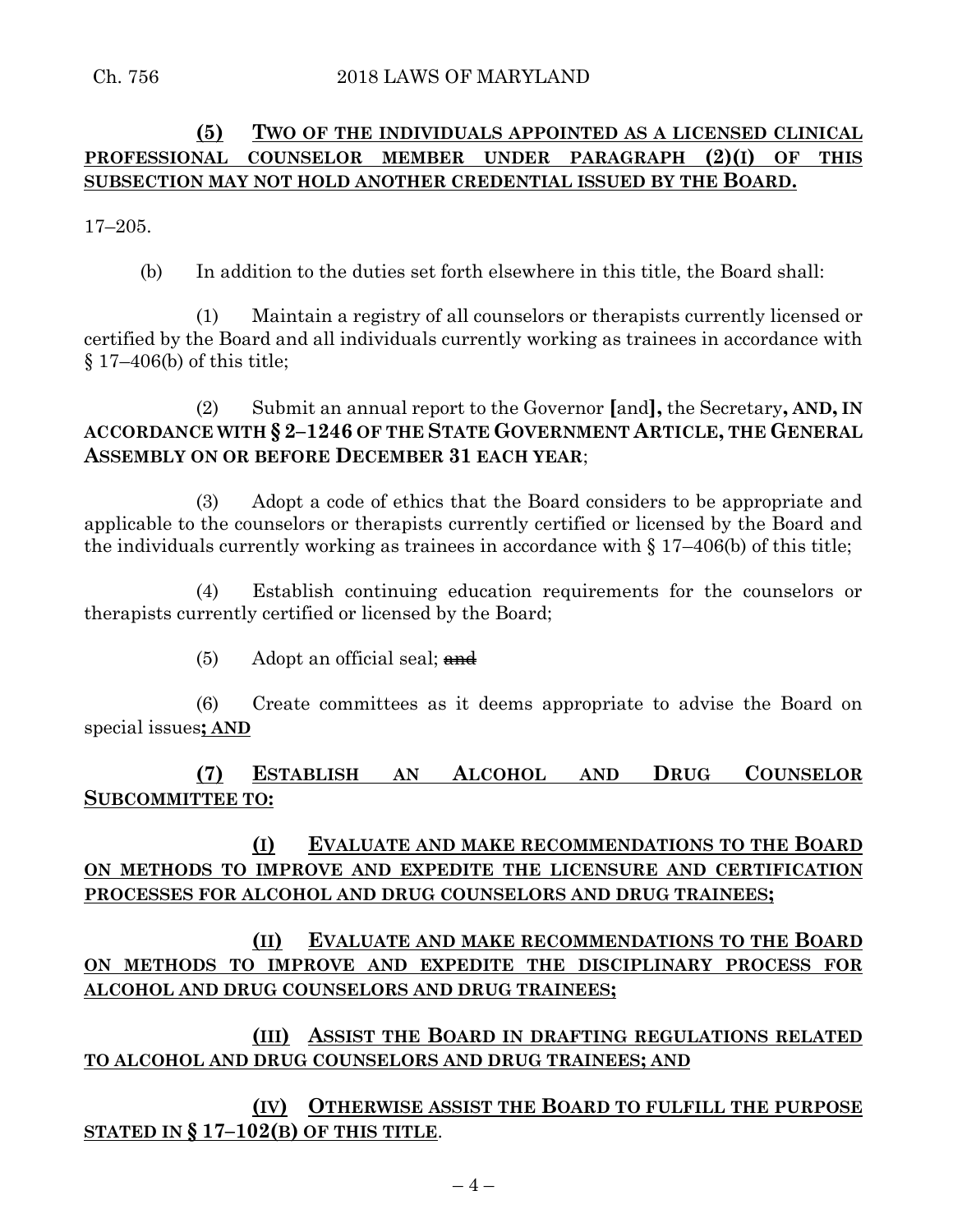17–302.

(a) To qualify for a license to practice clinical alcohol and drug counseling, an applicant shall be an individual who meets the requirements of this section.

(d) (1) Except as provided in  $\S 17-305$  of this subtitle, the applicant shall at a minimum:

(i) Hold a master's or doctoral degree in a health and human services counseling field from a regionally accredited educational institution that is approved by the Board; or

(ii) Hold a master's degree from a regionally accredited educational institution and have completed a program of studies judged by the Board to be substantially equivalent in subject matter as **MAY BE** required **[**under this section**] BY THE BOARD IN REGULATION**.

(2) The applicant shall have completed **[**a minimum of 60 semester credit hours or 90 quarter credit hours approved by the Board.

(3) The applicant shall have completed a minimum of 39 semester credit hours or 65 quarter credit hours in alcohol and drug counselor training, including:

(i) A 3 semester credit hour or 5 quarter credit hour course taken at a regionally accredited educational institution in each of the following:

- 1. Medical aspects of chemical dependency;
- 2. Group counseling;
- 3. Individual counseling;
- 4. Family counseling;
- 5. Addictions treatment delivery;
- 6. Ethics that includes alcohol and drug counseling issues;
- 7. Human development;
- 8. Abnormal psychology;
- 9. Theories of counseling;
- 10. Treatment of co–occurring disorders; and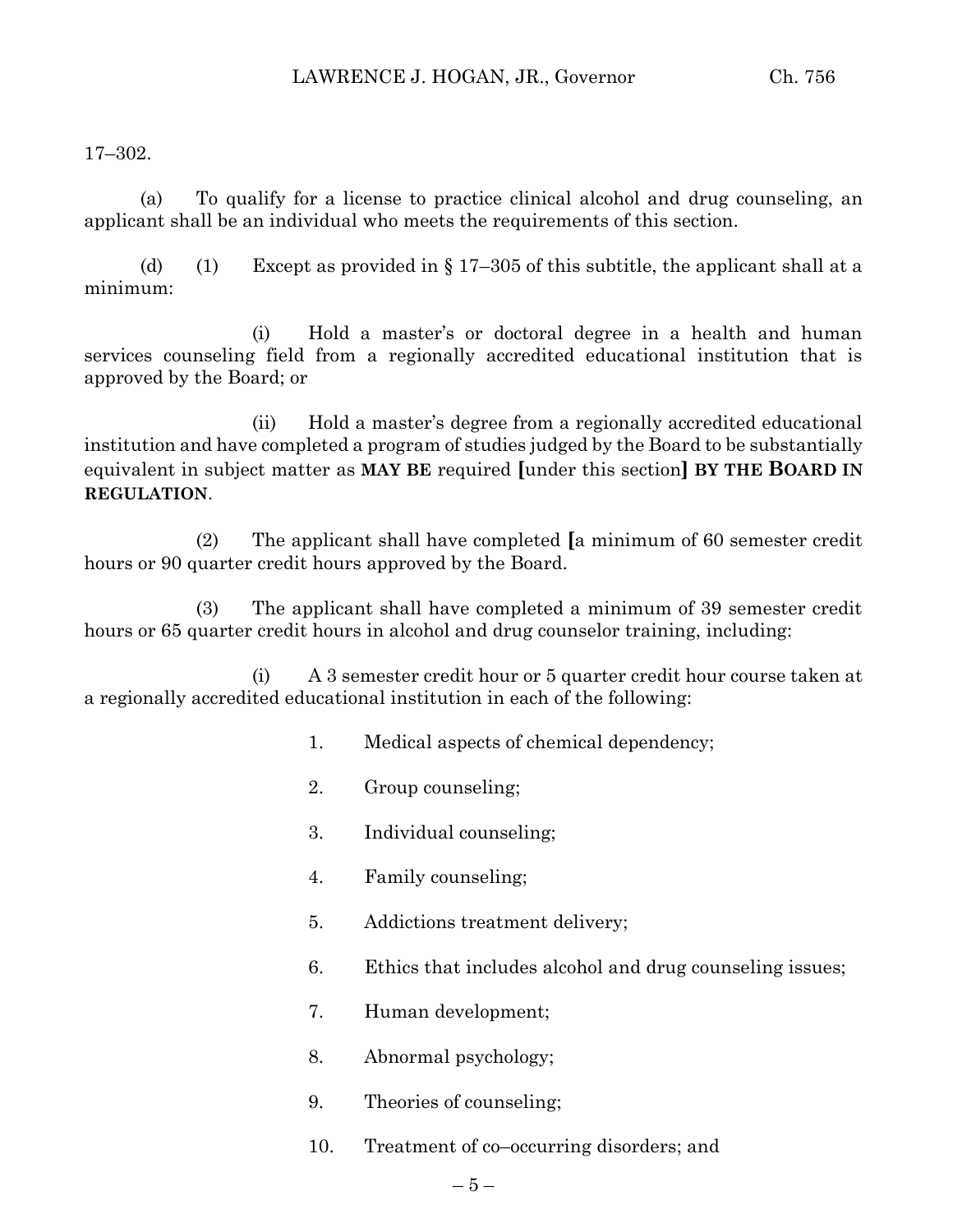11. Topics in substance–related and addictive disorders; and

(ii) An internship in alcohol and drug counseling that totals 6 semester credit hours or 10 quarter credit hours**] ANY ADDITIONAL EDUCATIONAL REQUIREMENTS ESTABLISHED BY THE BOARD IN REGULATION**.

(f) The applicant shall provide documentation to the Board evidencing the completion of **[**60 hours of graduate course work**] ANY EDUCATIONAL REQUIREMENTS ESTABLISHED BY THE BOARD IN REGULATION**, completed at a regionally accredited educational institution approved by the Board **[**that included training in:

- (1) Personality development;
- (2) Diagnosis and treatment of mental and emotional disorders;
- (3) Psychopathology; and
- (4) Psychotherapy**]**.

17–303.

(a) To qualify for a license to practice clinical marriage and family therapy, an applicant shall be an individual who meets the requirements of this section.

(d) (1) Except as provided in  $\S 17-306$  of this subtitle, the applicant shall hold a master's or doctoral degree in a marriage and family field from an accredited educational institution that is approved by the Board or have completed a program of studies judged by the Board to be substantially equivalent in subject matter and extent of training as **MAY BE** required **[**under this section**] BY THE BOARD IN REGULATION**.

(2) **[**In the case of an applicant holding a doctoral degree, the applicant shall have completed a minimum of 90 graduate credit hours in training in marriage and family therapy approved by the Board that includes instruction in the following specialized areas:

- (i) Analysis of family systems;
- (ii) Family therapy, theory, and techniques;
- (iii) Couples therapy, theory, and techniques;
- (iv) Gender and ethnicity in marriage and family therapy; and
- (v) Sexual issues in marriage and family therapy.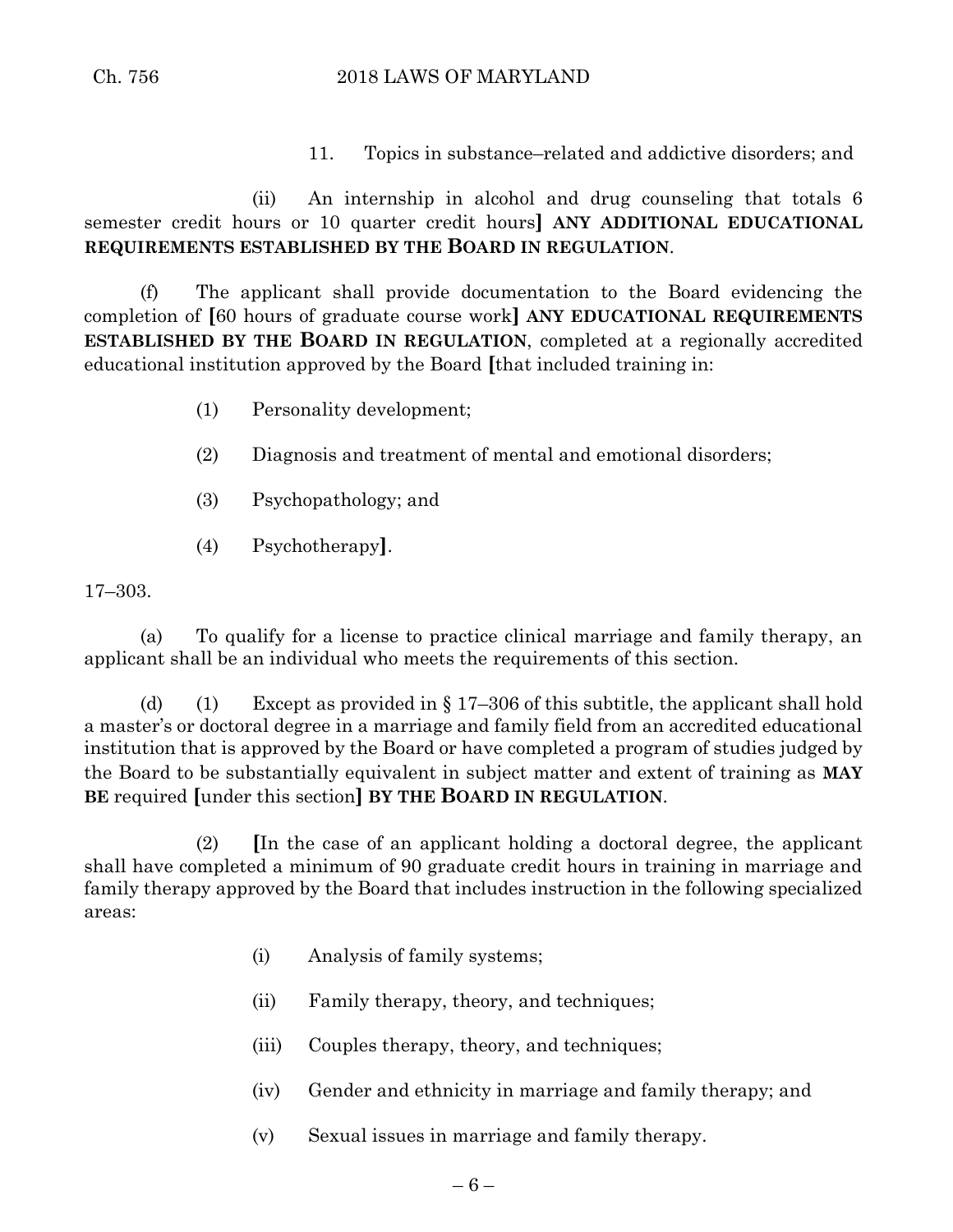(3) In the case of an applicant holding only a master's degree, the applicant shall have completed a minimum of 60 graduate credit hours in training in marriage and family therapy approved by the Board that includes instruction in the specialized areas set forth in paragraph (2) of this subsection**] THE APPLICANT SHALL HAVE COMPLETED ANY ADDITIONAL EDUCATIONAL REQUIREMENTS ESTABLISHED BY THE BOARD IN REGULATION**.

(f) The applicant shall provide documentation to the Board evidencing the completion of **[**60 hours of graduate course work**] ANY EDUCATIONAL REQUIREMENTS ESTABLISHED BY THE BOARD IN REGULATION,** completed at an accredited college or university approved by the Board**[**, that included training in:

- (1) Personality development;
- (2) Diagnosis and treatment of mental and emotional disorders;
- (3) Psychopathology;
- (4) Family therapy; and
- (5) Psychotherapy**]**.

### 17–304.

(a) Except as provided in § 17–307 of this subtitle, to qualify for a license to practice clinical professional counseling, an applicant shall be an individual who meets the requirements of this section.

(d) (1) The applicant shall hold a master's or doctoral degree in a professional counseling field from an accredited educational institution that is approved by the Board.

(2) **[**In the case of an applicant holding a doctoral degree, the applicant shall have completed:

(i) A minimum of 90 graduate credit hours in counselor training approved by the Board, including instruction in:

- 1. Counseling theory and ethics;
- 2. Counseling techniques;
- 3. Human growth and development and maladaptive behaviors;
	- 4. Group dynamics, processing, and counseling;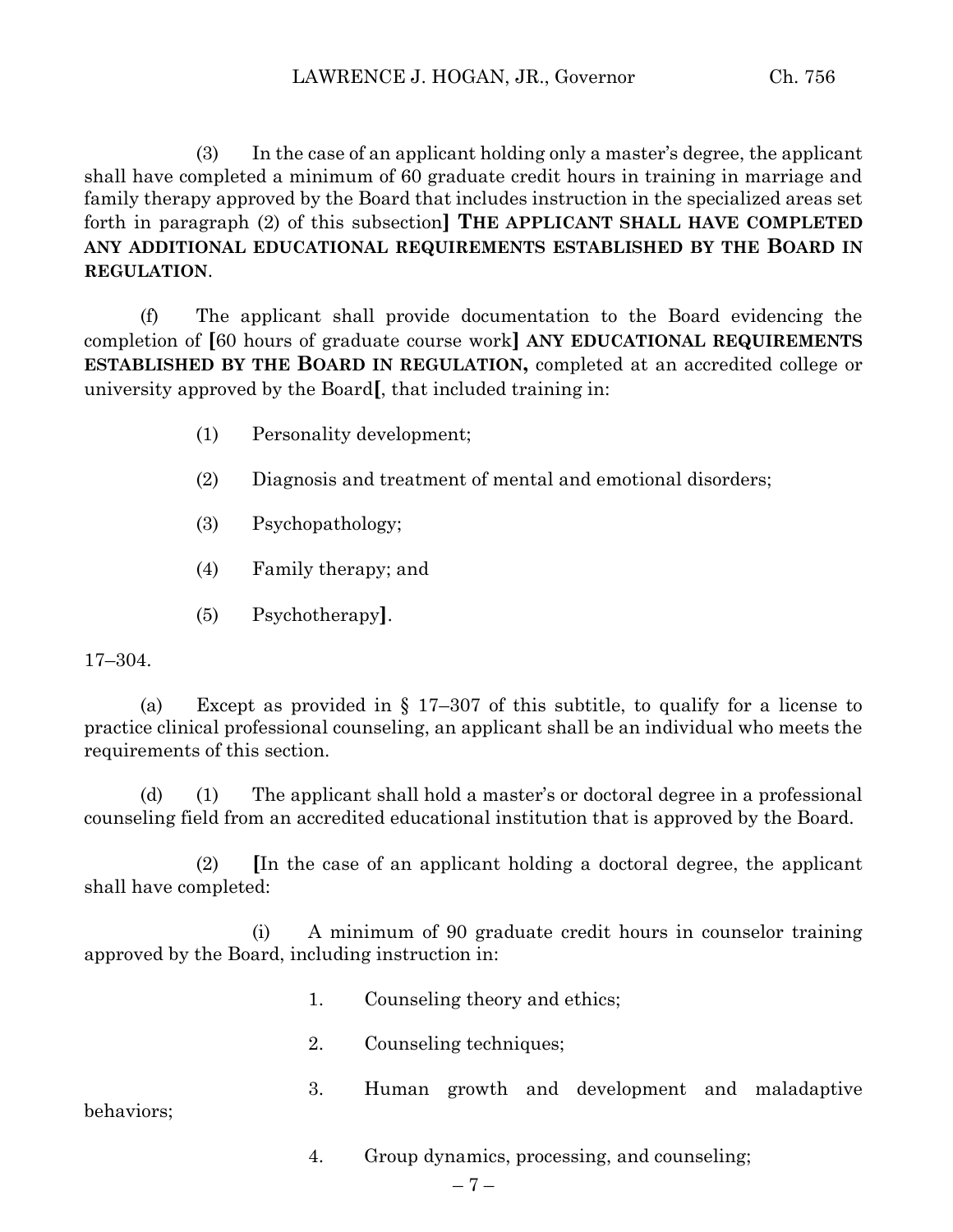- 5. Social and cultural foundations; 6. Lifestyle and career development; 7. Appraisal of individuals; 8. Research and evaluation; 9. Participation in a supervised practicum in professional counseling; 10. Marriage and family therapy; and
	- 11. Alcohol and drug counseling; and

(ii) Not less than 2 years of supervised experience in counseling approved by the Board, 1 year of which shall have been completed after the award of the doctoral degree.

(3) In the case of an applicant holding only a master's degree, the applicant shall have completed:

(i) A minimum of 60 graduate credit hours in counselor training in the areas set forth in paragraph (2) of this subsection; and

(ii) Not less than 3 years, with a minimum of 3,000 hours, of supervised experience in counseling approved by the Board, 2 years of which shall have been completed after the award of the master's degree**] THE APPLICANT SHALL HAVE COMPLETED ANY ADDITIONAL EDUCATIONAL REQUIREMENTS ESTABLISHED BY THE BOARD IN REGULATION**.

(e) The applicant shall provide documentation to the Board evidencing the completion of **[**60 hours of graduate course work**] ANY EDUCATIONAL REQUIREMENTS ESTABLISHED BY THE BOARD IN REGULATION,** in the applicant's respective area of practice from an accredited college or university program approved by the Board**[**, including training in:

- (1) Personality development;
- (2) Diagnosis and treatment of mental and emotional disorders;
- (3) Psychopathology; and
- (4) Psychotherapy**]**.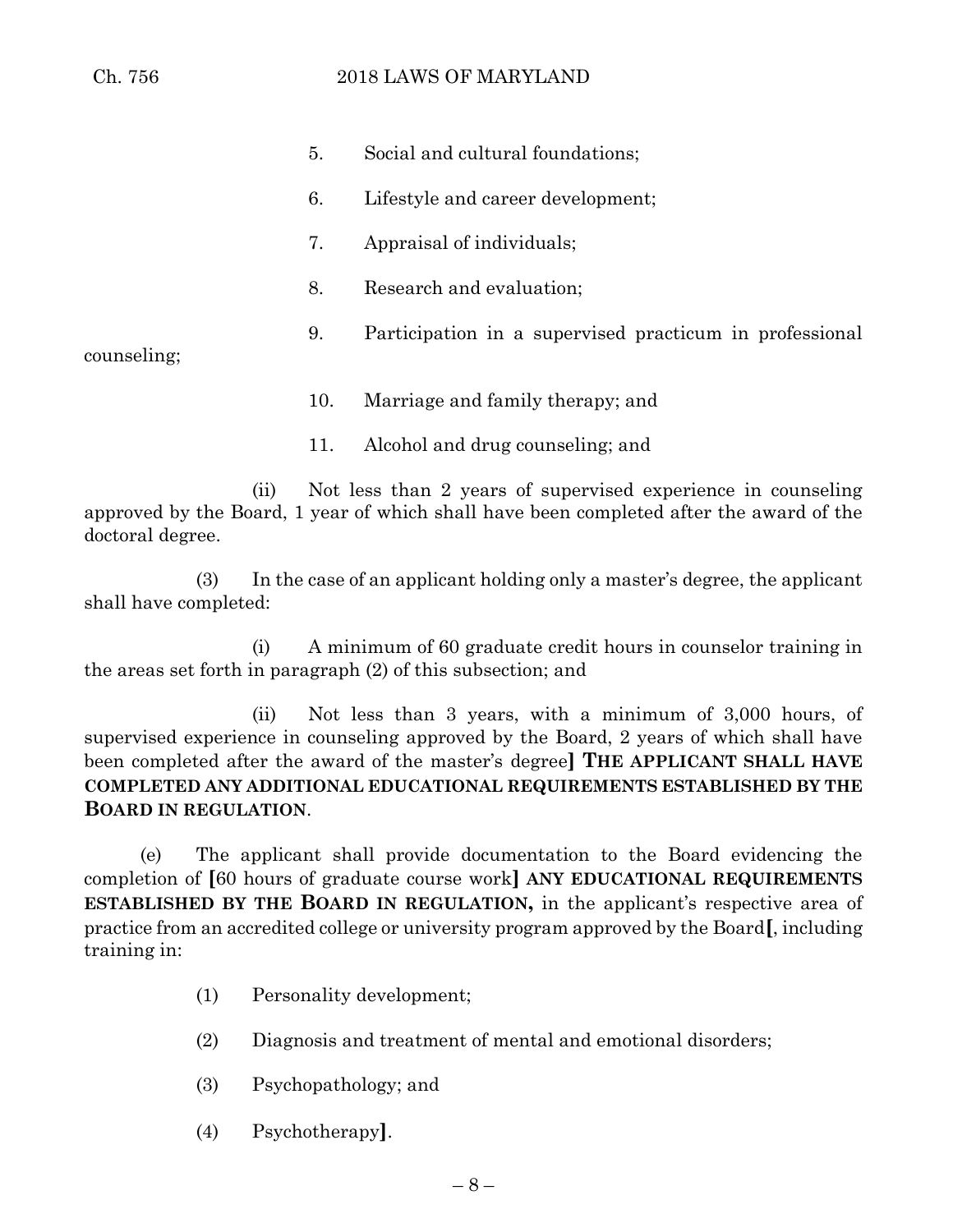### 17–304.1.

(a) Except as provided in §§ 17–304.2 and 17–307.1 of this subtitle, to qualify for a license to practice clinical professional art therapy, an applicant shall be an individual who meets the requirements of this section.

(e) The applicant shall provide documentation to the Board evidencing the completion of **[**60 hours of graduate course work in art therapy**] ANY EDUCATIONAL REQUIREMENTS ESTABLISHED BY THE BOARD IN REGULATION,** from an accredited college or university program that is accredited by the American Art Therapy Association, approved by the Board**[**, and includes training in:

- (1) Personality development;
- (2) Diagnosis and treatment of mental and emotional disorders;
- (3) Psychopathology;
- (4) Psychotherapy;
- (5) Marriage and family therapy;
- (6) Addictions; and
- (7) Lifestyle and career development**]**.

### 17–305.

(a) The Board shall waive the requirements for licensure for an applicant to practice clinical alcohol and drug counseling if the applicant:

(1) **(I)** Is licensed or certified **HOLDS A LICENSE** as a clinical alcohol and drug counselor in another state, territory, or jurisdiction that has requirements that are **IS** equivalent to or exceed the requirements of § 17–302 of **THE LICENSE THE APPLICANT IS APPLYING FOR UNDER** this subtitle; **OR**

**(II) 1. IS PRACTICING ALCOHOL AND DRUG COUNSELING AS A LICENSED PROFESSIONAL IN ANOTHER STATE, TERRITORY, OR JURISDICTION AT THE TIME OF APPLICATION;**

**2. HAS PRACTICED ALCOHOL AND DRUG COUNSELING AS A LICENSED PROFESSIONAL IN GOOD STANDING IN THE OTHER STATE, TERRITORY, OR JURISDICTION FOR AT LEAST 5 YEARS;**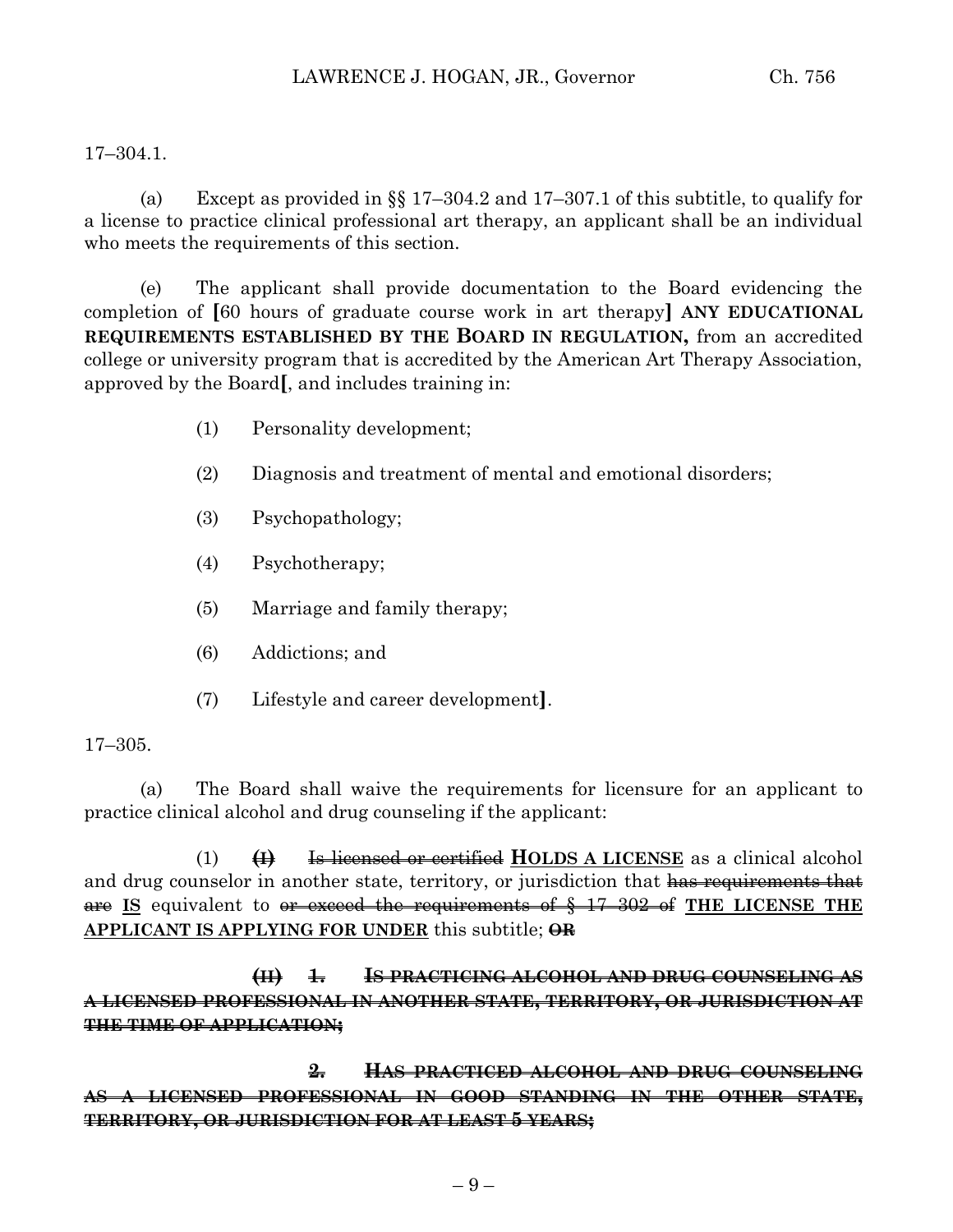# **3. HAS PASSED A NATIONAL CERTIFICATION EXAM APPROVED BY THE BOARD; AND**

### **4. HAS PASSED THE STATE LAW EXAMINATION;**

(2) Submits an application to the Board on a form that the Board requires;

and

(3) Pays to the Board an application fee set by the Board**; AND**

# **(4) SATISFIES ANY OTHER EDUCATIONAL AND EXPERIENCE REQUIREMENTS ESTABLISHED BY THE BOARD.**

# **(B) THE BOARD MAY WAIVE EDUCATIONAL AND EXPERIENCE REQUIREMENTS ESTABLISHED UNDER SUBSECTION (A)(4) OF THIS SECTION:**

## **(1) UNDER CIRCUMSTANCES DETERMINED BY THE BOARD; AND**

## **(2) FOR APPLICANTS WHO PETITION THE BOARD FOR WAIVER**.

(b) **(C)** The Board shall adopt regulations to implement this section.

17–403.

(a) Except as provided in  $\S 17-405$  of this subtitle, to qualify as a certified associate counselor–alcohol and drug, an applicant shall:

- (1) Be of good moral character;
- (2) At a minimum:

(i) Hold a bachelor's degree from a regionally accredited educational institution approved by the Board in a health and human services counseling field; or

(ii) Hold a bachelor's degree from a regionally accredited educational institution and have completed a program of studies judged by the Board to be substantially equivalent in subject matter **AS MAY BE REQUIRED BY THE BOARD IN REGULATION**;

(3) Have completed not less than 1 year with a minimum of 2,000 hours of clinically supervised experience in alcohol and drug counseling approved by the Board; and

(4) Have **[**a minimum of 33 semester credit hours or 50 quarter credit hours in alcohol and drug counselor training, including: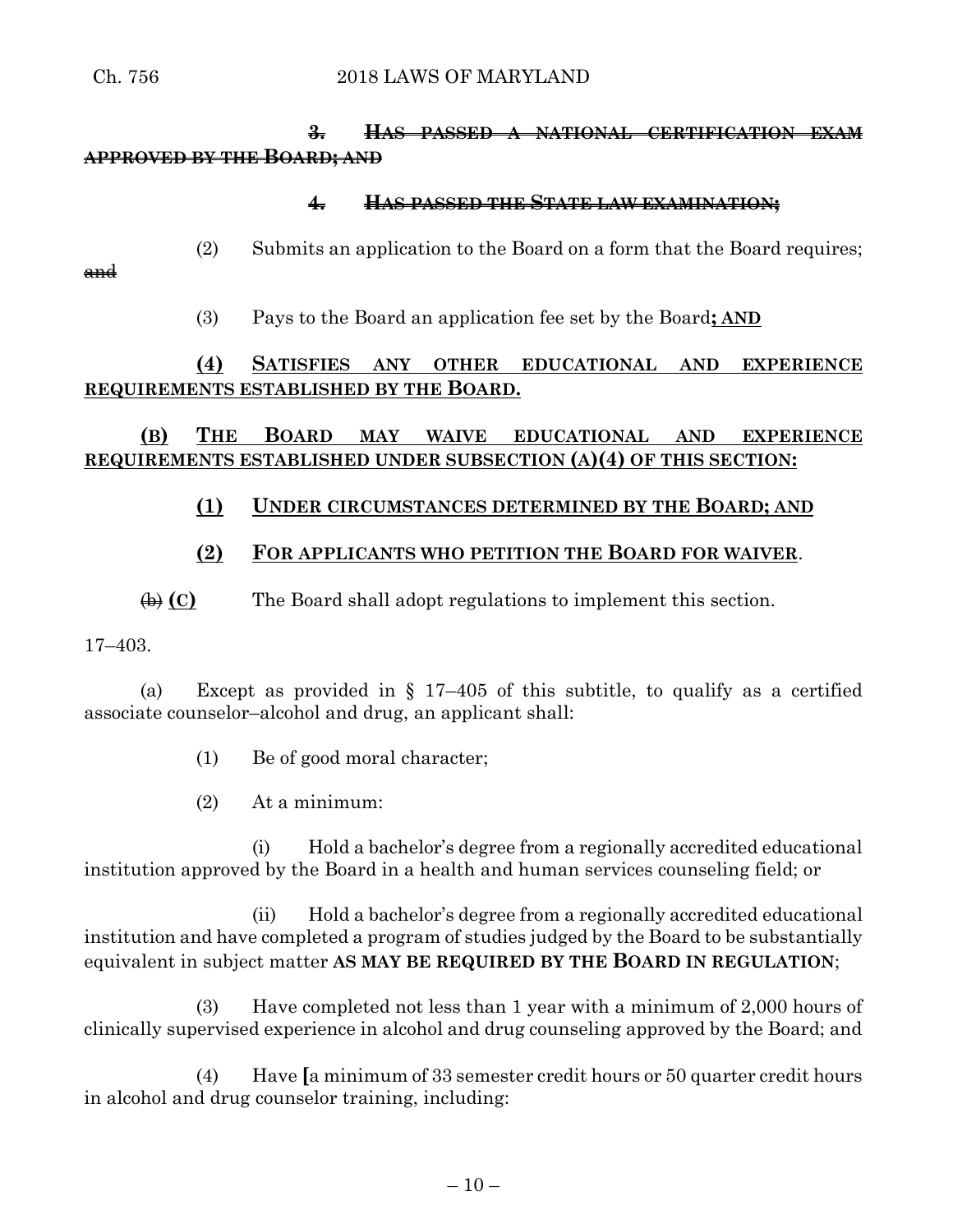(i) A 3 semester credit hour or 5 quarter credit hour course taken at a regionally accredited educational institution in each of the following:

> 1. Medical aspects of chemical dependency; 2. Addictions treatment delivery; 3. Group counseling; 4. Individual counseling; 5. Ethics that includes alcohol and drug counseling issues; 6. Abnormal psychology; and

(ii) Any three of the following 3 semester credit hour or 5 quarter credit hour courses taken at a regionally accredited educational institution:

1. Family counseling;

and

- 2. Theories of counseling;
- 3. Human development;
- 4. Topics in substance–related and addictive disorders; and
- 5. Treatment of co–occurring disorders; and

(iii) An internship in alcohol and drug counseling that totals 6 semester credit hours or 10 quarter credit hours**] COMPLETED ANY ADDITIONAL EDUCATIONAL REQUIREMENTS ESTABLISHED BY THE BOARD IN REGULATION**.

- (b) Except as otherwise provided in this title, the applicant shall pass:
	- (1) An examination approved by the Board under this title; and
	- (2) The law examination on this title administered by the Board.

(c) A certified associate counselor–alcohol and drug shall practice alcohol and drug counseling under the supervision of a Board–approved alcohol and drug supervisor who is:

- (1) A licensed clinical alcohol and drug counselor;
- (2) A certified professional counselor–alcohol and drug;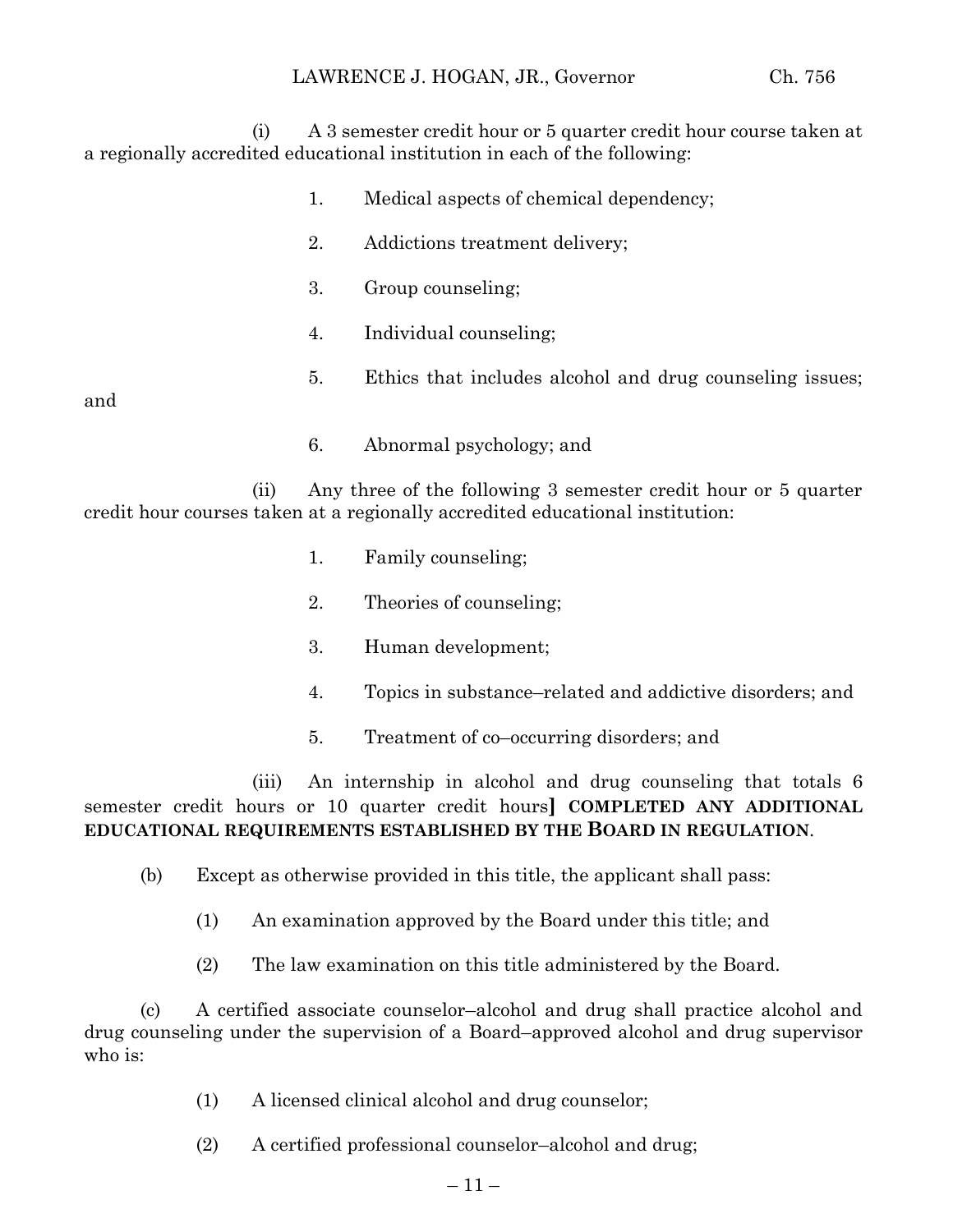(3) A licensed clinical professional counselor;

(4) A licensed clinical marriage and family therapist;

(5) A licensed clinical professional art therapist; or

(6) A health care provider licensed under this article with documented expertise in alcohol and drug counseling.

(d) A certified associate counselor–alcohol and drug:

(1) May provide only:

(i) Alcohol and drug counseling as an employee of an agency or a facility that is certified or licensed by the State;

(ii) Alcohol and drug counseling under the supervision of a Board–approved supervisor as specified in subsection (c) of this section; and

(iii) Supervision with approval by the Board; and

(2) May not practice independently.

### 17–404.

(a) To qualify as a certified supervised counselor–alcohol and drug, an applicant shall:

(1) Be of good moral character;

(2) At a minimum:

(i) Hold an associate's degree from a regionally accredited educational institution in a health and human services counseling field; or

(ii) Hold an associate's degree from a regionally accredited educational institution and have completed a program of studies judged by the Board to be substantially equivalent in subject matter **AS MAY BE REQUIRED BY THE BOARD IN REGULATION**; and

(3) Have **[**a minimum of 24 semester credit hours or 37 quarter credit hours including:

(i) A 3 semester credit hour or 5 quarter credit hour course taken at a regionally accredited educational institution in each of the following courses: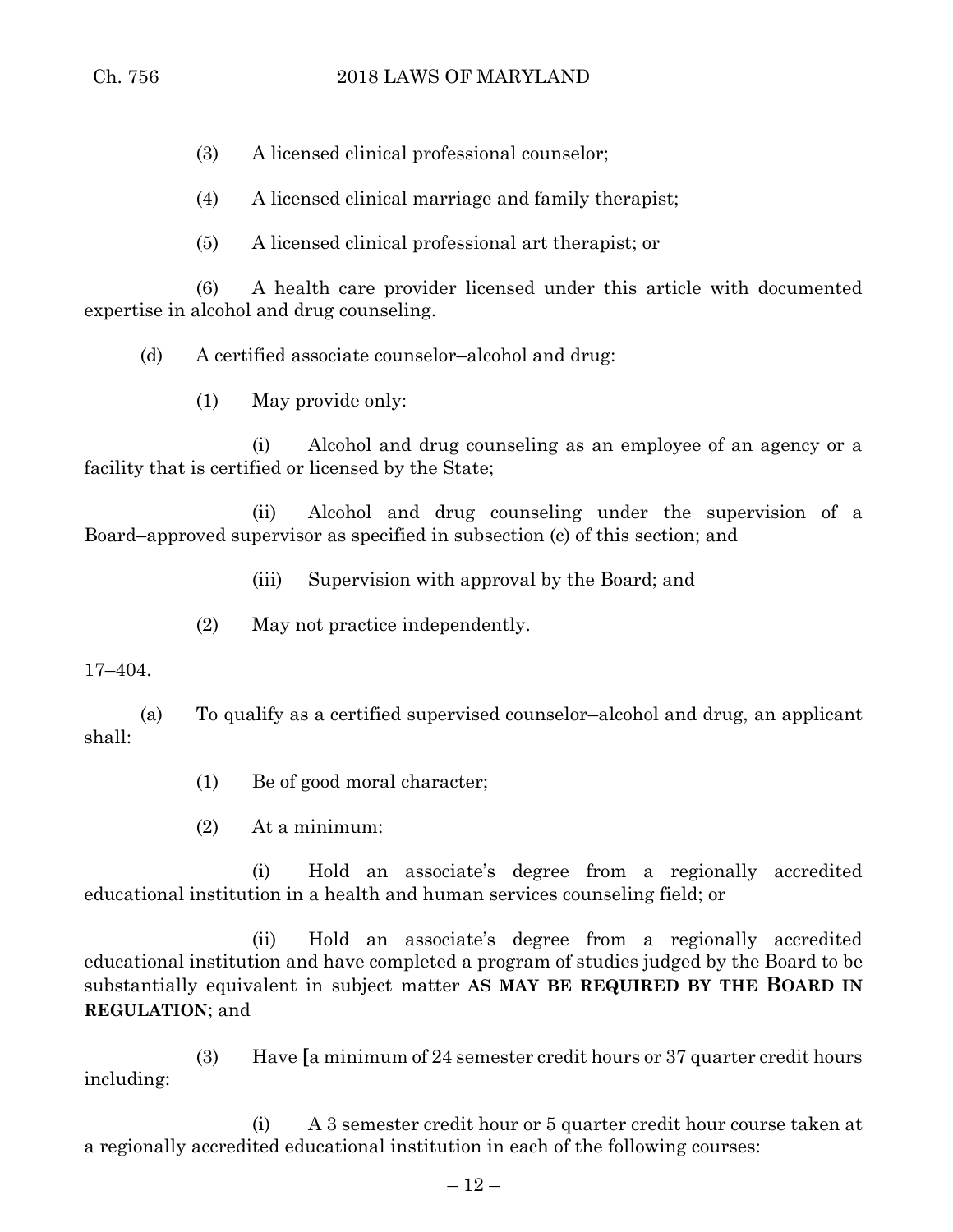- 1. Medical aspects of chemical dependency;
- 2. Addictions treatment delivery; and
- 3. Ethics that includes alcohol and drug counseling issues;

(ii) Any three of the following 3 semester credit hour or 5 quarter credit hour courses taken at a regionally accredited educational institution:

- 1. Group counseling;
- 2. Individual counseling;
- 3. Family counseling;
- 4. Theories of counseling;
- 5. Human development;
- 6. Abnormal psychology;
- 7. Topics in substance–related and addictive disorders; and
- 8. Treatment of co–occurring disorders; and

(iii) An internship in alcohol and drug counseling that totals 6 semester credit hours or 10 quarter credit hours**] COMPLETED ANY ADDITIONAL EDUCATIONAL REQUIREMENTS ESTABLISHED BY THE BOARD IN REGULATION**.

- (b) Except as otherwise provided in this title, the applicant shall pass:
	- (1) An examination approved by the Board under this title; and
	- (2) The law examination on this title administered by the Board.

(c) A certified supervised counselor–alcohol and drug shall practice alcohol and drug counseling under the supervision of a Board–approved alcohol and drug supervisor who is:

- (1) A licensed clinical alcohol and drug counselor;
- (2) A certified professional counselor–alcohol and drug;
- (3) A certified associate counselor–alcohol and drug;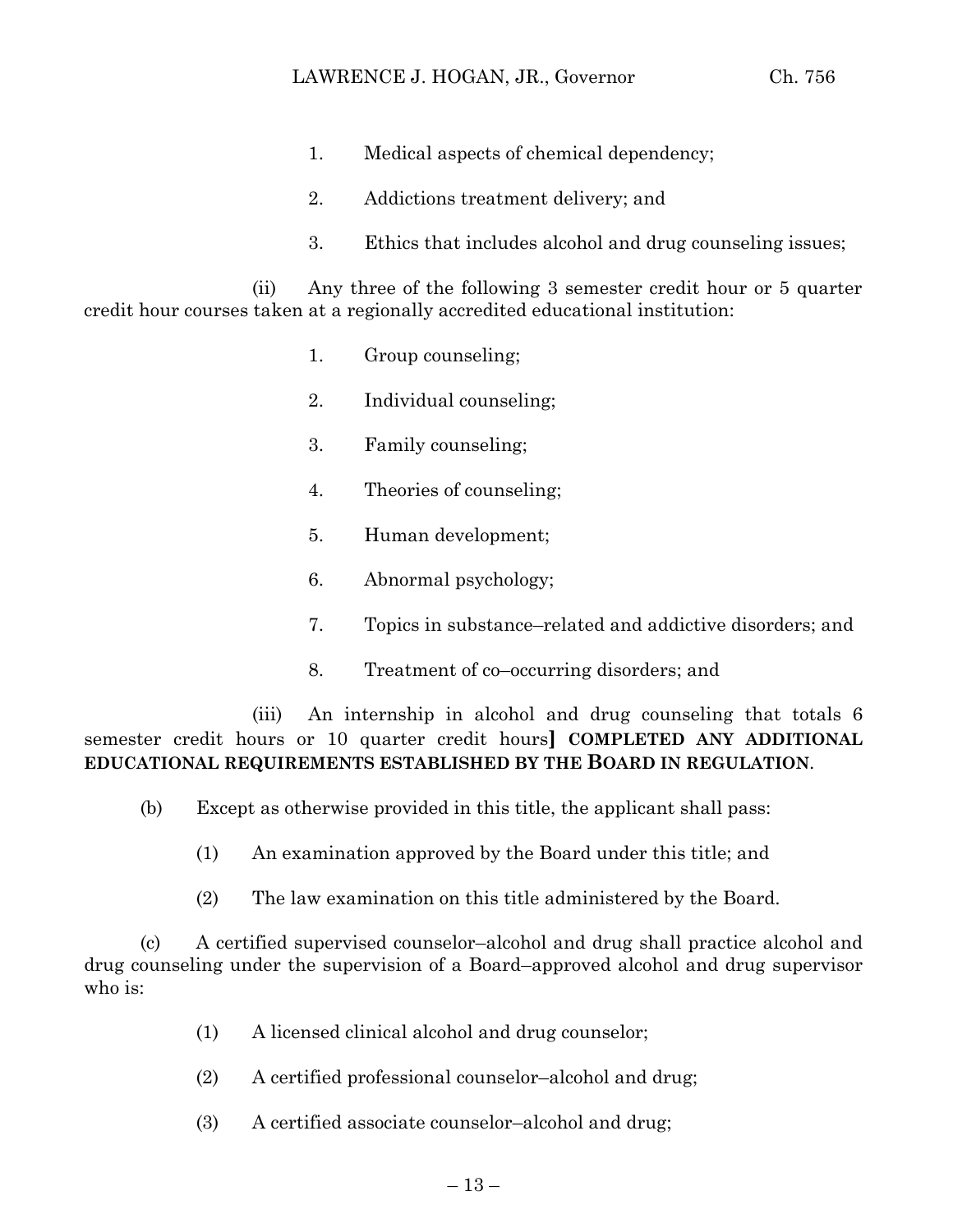- (4) A licensed clinical professional counselor;
- (5) A licensed clinical marriage and family therapist;
- (6) A licensed clinical professional art therapist; or

(7) A health care provider licensed under this article with documented expertise in alcohol and drug counseling.

(d) A certified supervised counselor–alcohol and drug:

(1) May provide only:

(i) Alcohol and drug counseling as an employee of an agency or facility that is certified or licensed by the State; and

(ii) Alcohol and drug counseling under the supervision of a Board–approved supervisor as specified in subsection (c) of this section; and

- (2) May not:
	- (i) Provide supervision; or
	- (ii) Practice independently.

17–405.

(a) The Board shall waive the requirements for certification for an applicant to practice alcohol and drug counseling if the applicant meets the requirements of this section.

(b) If the applicant is licensed or certified to practice as an associate counselor–alcohol and drug, the Board shall grant a waiver under this section only if the applicant:

(1) **(I)** Is licensed or certified **HOLDS A LICENSE OR CERTIFICATE** in another state, territory, or jurisdiction that has requirements that are **IS** equivalent to  $\theta$ exceed the requirements of § 17–403 of **THE CERTIFICATE THE APPLICANT IS APPLYING FOR UNDER** this subtitle; **OR**

**(II) 1. IS PRACTICING ASSOCIATE ALCOHOL AND DRUG COUNSELING AS A LICENSED PROFESSIONAL IN ANOTHER STATE, TERRITORY, OR JURISDICTION AT THE TIME OF APPLICATION;**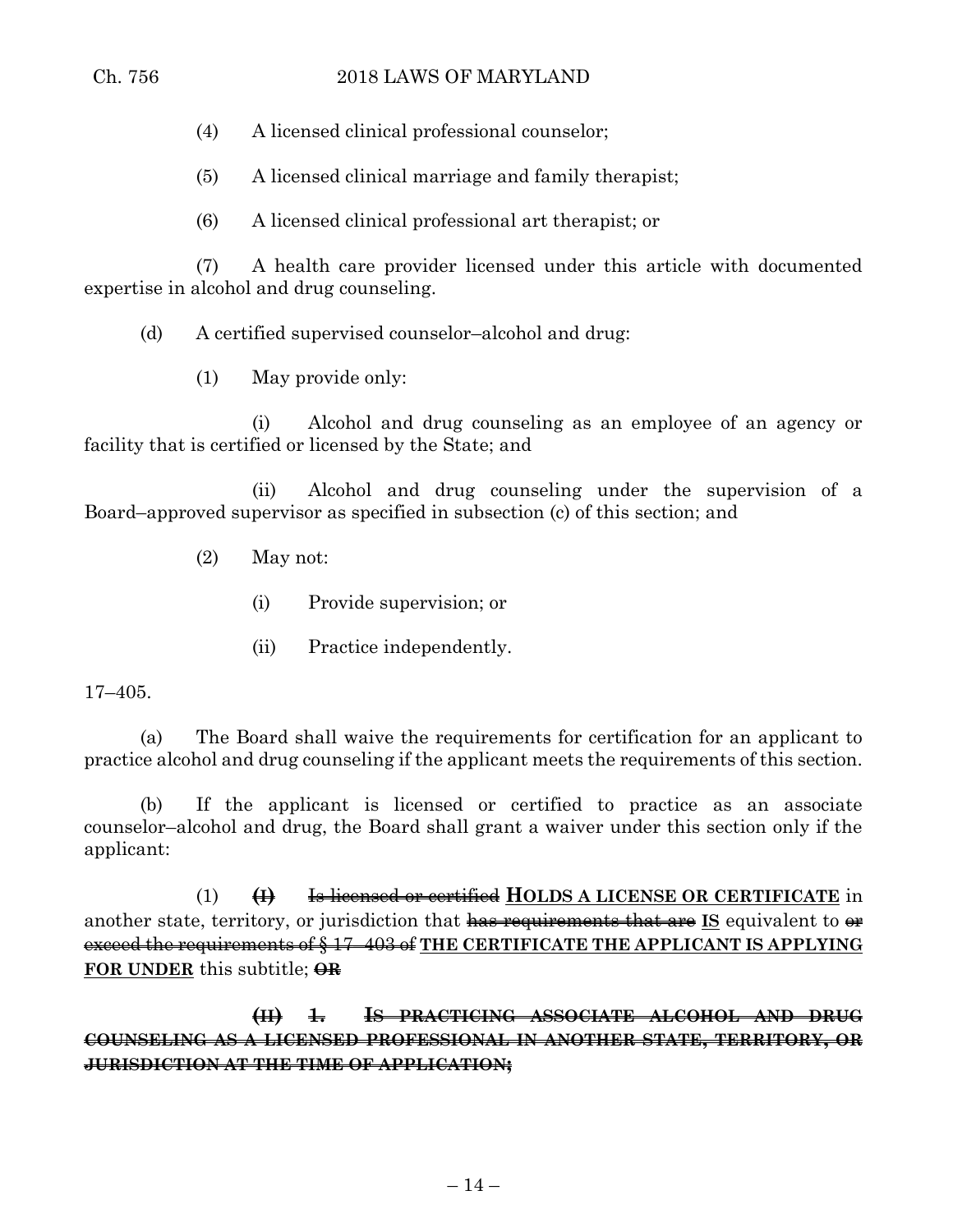**2. HAS PRACTICED ASSOCIATE ALCOHOL AND DRUG COUNSELING AS A LICENSED PROFESSIONAL IN GOOD STANDING IN THE OTHER STATE, TERRITORY, OR JURISDICTION FOR AT LEAST 5 YEARS;**

**3. HAS PASSED A NATIONAL CERTIFICATION EXAM APPROVED BY THE BOARD; AND**

### **4. HAS PASSED THE STATE LAW EXAMINATION;**

(2) Submits an application to the Board on a form that the Board requires;

and

(3) Pays to the Board an application fee set by the Board**; AND**

## **(4) SATISFIES ANY OTHER EDUCATIONAL AND EXPERIENCE REQUIREMENTS ESTABLISHED BY THE BOARD.**

# **(C) THE BOARD MAY WAIVE EDUCATIONAL AND EXPERIENCE REQUIREMENTS ESTABLISHED UNDER SUBSECTION (B)(4) OF THIS SECTION:**

## **(1) UNDER CIRCUMSTANCES DETERMINED BY THE BOARD; AND**

### **(2) FOR APPLICANTS WHO PETITION THE BOARD FOR WAIVER**.

 $\overline{(e)}$  (D) If the applicant is licensed or certified to practice as a supervised counselor–alcohol and drug, the Board shall grant a waiver under this section only if the applicant:

(1) **(I)** Is licensed or certified **HOLDS A LICENSE OR CERTIFICATE** in another state, territory, or jurisdiction that has requirements that are **IS** equivalent to  $\theta$ exceed the requirements of § 17–404 of **THE CERTIFICATE THE APPLICANT IS APPLYING FOR UNDER** this subtitle; **OR**

**(II) 1. IS PRACTICING SUPERVISORY ALCOHOL AND DRUG COUNSELING AS A LICENSED PROFESSIONAL IN ANOTHER STATE, TERRITORY, OR JURISDICTION AT THE TIME OF APPLICATION;**

**2. HAS PRACTICED SUPERVISORY ALCOHOL AND DRUG COUNSELING AS A LICENSED PROFESSIONAL IN GOOD STANDING IN THE OTHER STATE, TERRITORY, OR JURISDICTION FOR AT LEAST 5 YEARS;**

**3. HAS PASSED A NATIONAL CERTIFICATION EXAM APPROVED BY THE BOARD; AND**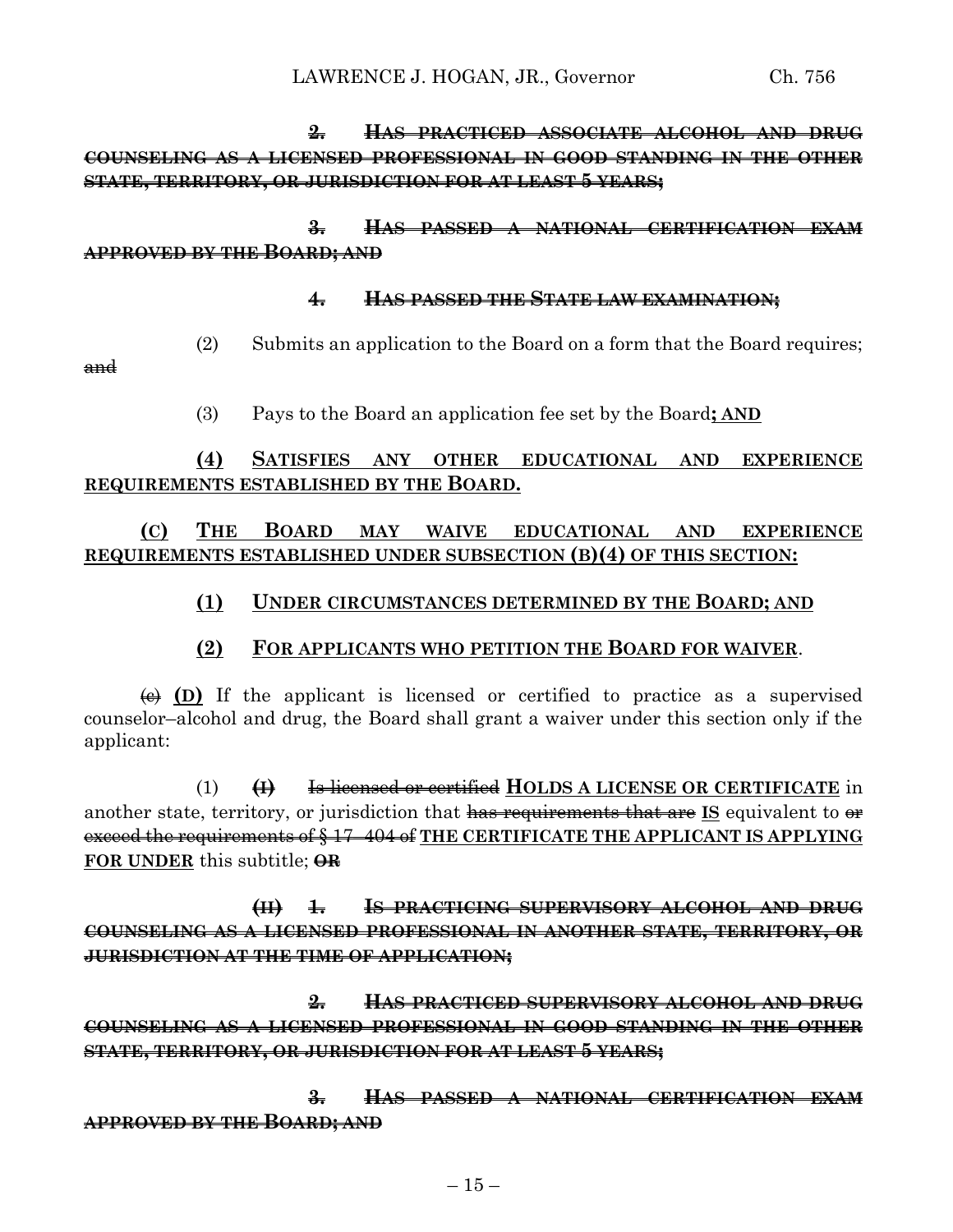## **4. HAS PASSED THE STATE LAW EXAMINATION;**

(2) Submits an application to the Board on a form that the Board requires; and

(3) Pays to the Board an application fee set by the Board**; AND**

# **(4) SATISFIES ANY OTHER EDUCATIONAL AND EXPERIENCE REQUIREMENTS ESTABLISHED BY THE BOARD.**

**(E) THE BOARD MAY WAIVE EDUCATIONAL AND EXPERIENCE REQUIREMENTS ESTABLISHED UNDER SUBSECTION (D)(4) OF THIS SECTION:**

# **(1) UNDER CIRCUMSTANCES DETERMINED BY THE BOARD; AND**

# **(2) FOR APPLICANTS WHO PETITION THE BOARD FOR WAIVER**.

(d) **(F)** The Board shall adopt regulations to carry out this section.

17–502.

(a) An applicant who otherwise qualifies for a license or certificate is entitled to be examined as provided in this section.

(b) The Board shall give examinations to applicants at least twice a year, at the times and places that the Board determines.

(c) The Board shall notify each qualified applicant of the time and place of examination.

(d) (1) The Board may not limit the number of times an applicant may take an examination required under this title.

(2) The applicant shall pay to the Board a reexamination fee set by the Board for each reexamination.

(e) The examination shall include a portion that tests an applicant's knowledge of the Maryland Professional Counselors and Therapists Act.

 $\frac{17-6A-01}{5}$ 

 $(a)$  In this subtitle the following words have the meanings indicated.

(b) **[**"Committee" means the Behavior Analyst Advisory Committee established under § 17–6A–05 of this subtitle.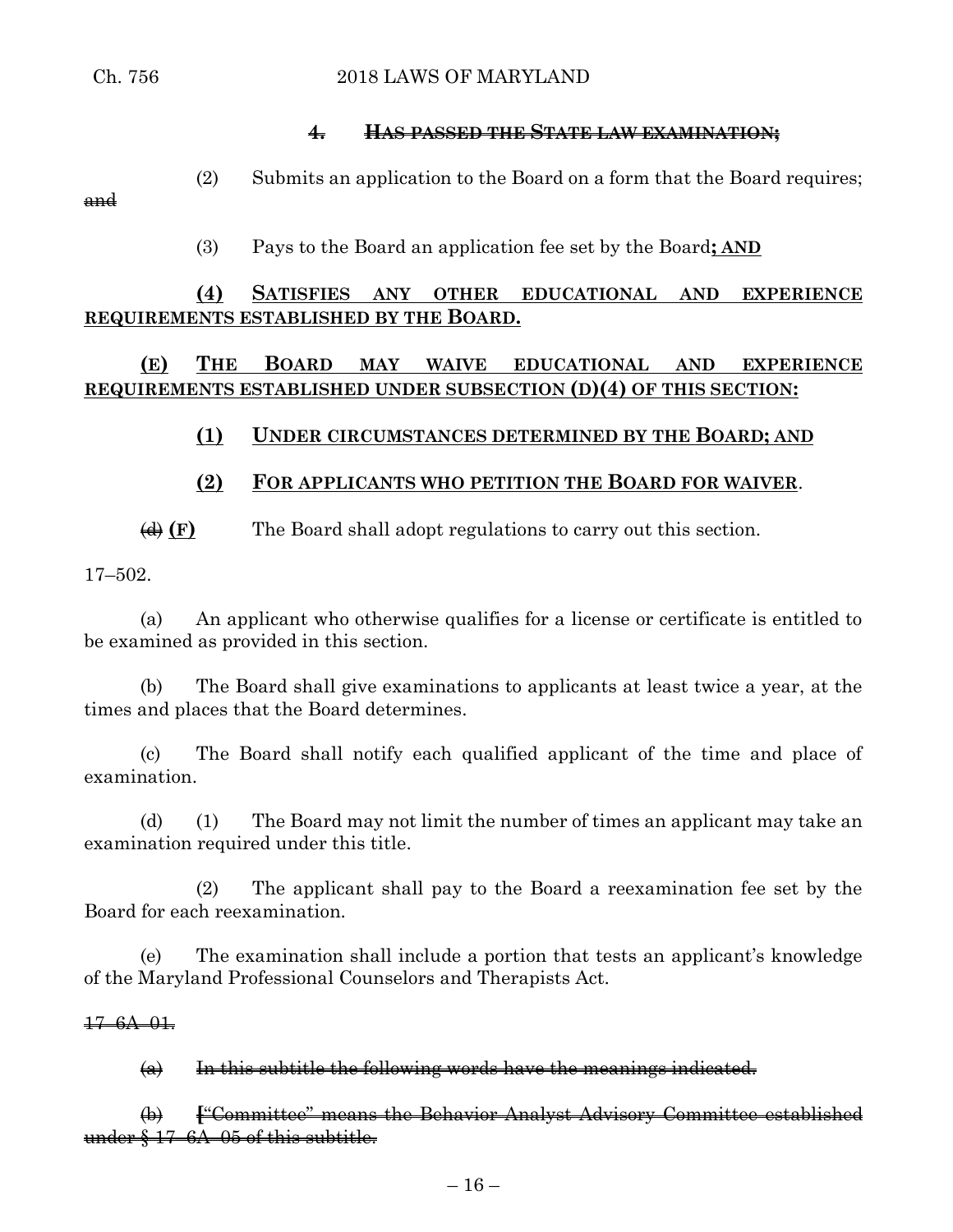#### (c)**]** "License" means a license issued by the Board to practice behavior analysis.

**[**(d)**] (C)** "Licensed behavior analyst" means an individual who is licensed by the Board to practice behavior analysis.

**[**(e)**] (D)** "Licensee" means a licensed behavior analyst.

**[**(f)**] (E)** (1) "Practice of behavior analysis" means the design, implementation, and evaluation of systematic instructional and environmental modifications to produce socially significant improvements in human behavior.

(2) "Practice of behavior analysis" includes:

(i) The empirical identification of functional relations between behavior and environmental factors, known as functional assessment and analysis; and

(ii) Interventions based on scientific research and the direct observation and measurement of behavior and environment.

(3) "Practice of behavior analysis" does not include psychological testing, diagnosis of a mental or physical disorder, neuropsychology, psychotherapy, cognitive therapy, sex therapy, psychoanalysis, hypnotherapy, counseling, or any subdiscipline of psychology as treatment modalities.

**[**17–6A–05.

There is a Behavior Analyst Advisory Committee within the Board.**]**

**[**17–6A–06.

| $\left( \Theta \right)$ | The Committee consists of five members eppeinted by the Board as follows.           |  |  |
|-------------------------|-------------------------------------------------------------------------------------|--|--|
|                         | <u>The committee consister of the inclusers appointed by the Dout a as follows.</u> |  |  |

- $\overline{4}$   $\overline{4}$   $\overline{9}$  On or before December 31, 2014, four behavior analysts who:
	- 1. Are certified by the Behavior Analyst Certification Board;

and

- 2. Have a minimum of 5 years of clinical experience; and
- $(i)$  On or after January 1, 2015, four licensed behavior analysts who:
	- 1. Are certified by the Behavior Analyst Certification Board;

and

2. Have a minimum of 5 years of clinical experience; and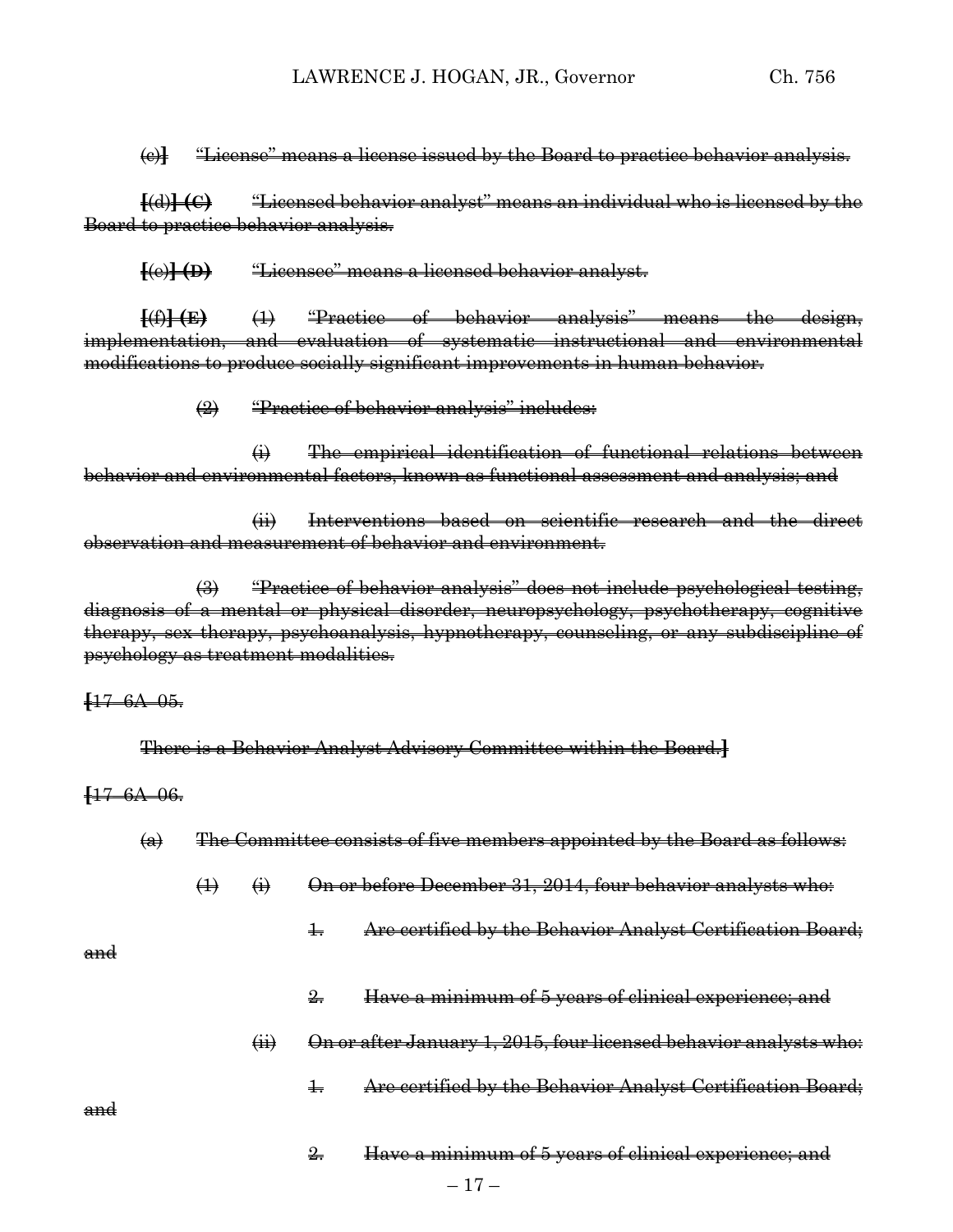$\left( \frac{1}{2} \right)$  One consumer member who is receiving services, has received services, or has a child who is receiving services for a behavioral disorder, including an autism spectrum disorder.

(b) The consumer member of the Committee:

(1) Shall be a member of the general public;

 $\left(2\right)$  May not be or ever have been a behavior analyst or in training to become a behavior analyst;

(3) May not have a household member who is a behavior analyst or in training to become a behavior analyst;

(4) May not participate or ever have participated in a commercial or professional field related to behavior analysis;

(5) May not have a household member who participates in a commercial or professional field related to behavior analysis; and

(6) May not have had within 2 years before appointment a substantial financial interest in a person regulated by the Board.

 $\Theta$   $\left(1\right)$  The term of a member is 4 years.

(2) The terms of members are staggered as required by the terms provided for members of the Committee on October 1, 2014.

 $\left(\frac{1}{2}\right)$  At the end of a term, a member continues to serve until a successor is appointed and qualifies.

(4) A member who is appointed after a term has begun serves only for the rest of the term and until a successor is appointed and qualifies.

(5) A member may not serve more than 2 consecutive full terms.

(d) The Board may remove a member for incompetence or misconduct.**]**

**[**17–6A–07.

 $(a)$  From among its members, the Committee annually shall elect a chair and a vice chair.

(b) The Committee shall determine: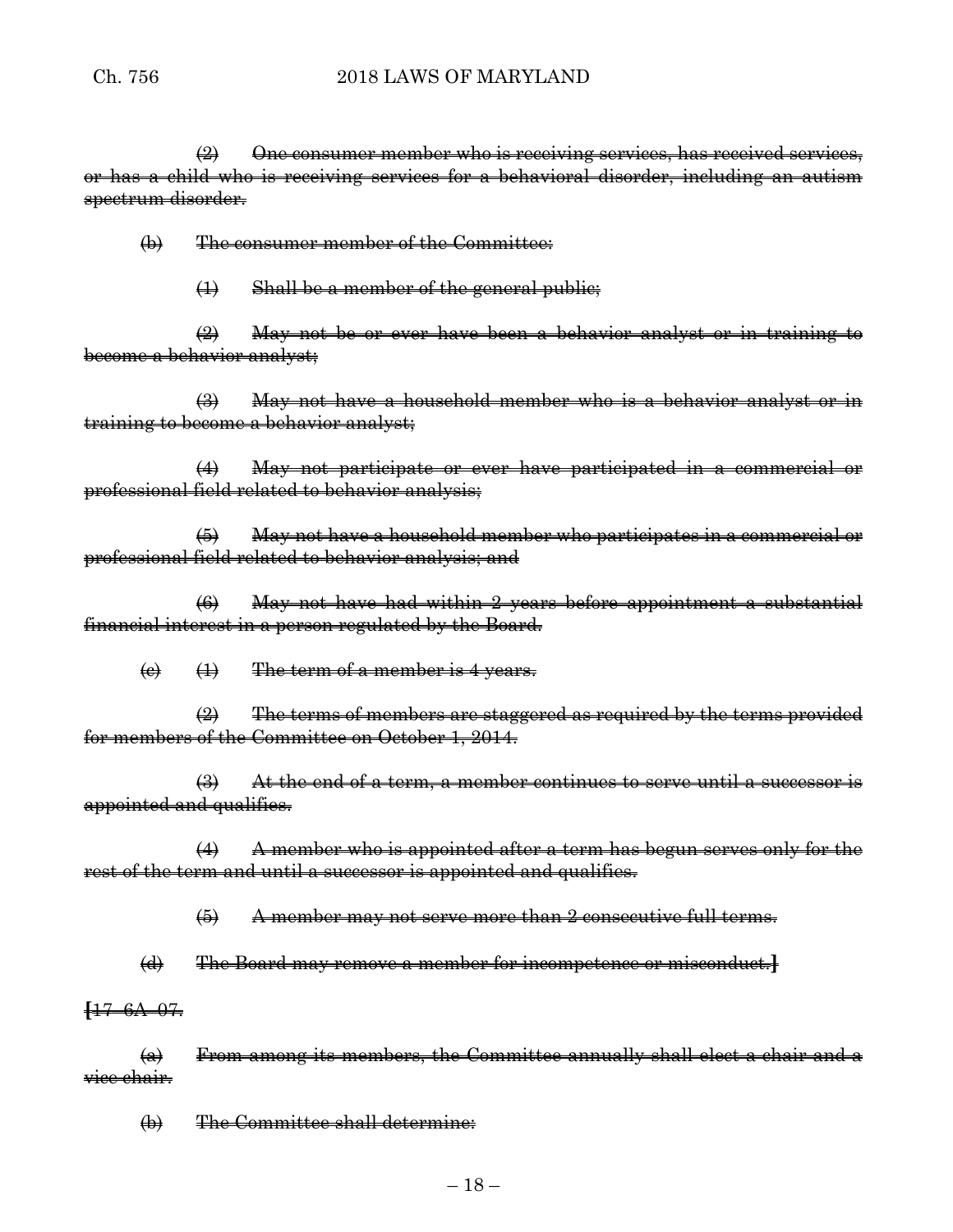#### LAWRENCE J. HOGAN, JR., Governor Ch. 756

#### (1) The manner of election of officers; and

(2) The duties of each officer.**]**

**[**17–6A–08.

 $(a)$  A majority of the members then serving on the Committee is a quorum.

 $\left(\theta\right)$  (1) The Committee shall meet at least once a year, at the times and places that it determines.

 $\left( \frac{1}{2} \right)$  The Committee may hold special meetings if:

(i) Requested by the Board; or

(ii) The chair or a majority of the members then serving on the Committee consider a meeting to be necessary or advisable.

(3) Reasonable notice of all Committee meetings shall be given in the manner determined by the Committee.

(c) A member of the Committee:

(1) May not receive compensation as a member of the Committee; but

(2) Is entitled to reimbursement for expenses under the Standard State Travel Regulations, as provided in the State budget.**]**

**[**17–6A–09.

In addition to the powers and duties set forth elsewhere in this subtitle, the Committee shall:

(1) Develop and recommend to the Board regulations to carry out this subtitle;

 $\left(\frac{1}{2}\right)$  Develop and recommend to the Board a code of ethics for the practice of behavior analysis;

(3) Develop and recommend to the Board the requirements for licensure as a behavior analyst, including:

(i) Criteria for the educational and clinical training of licensed behavior analysts; and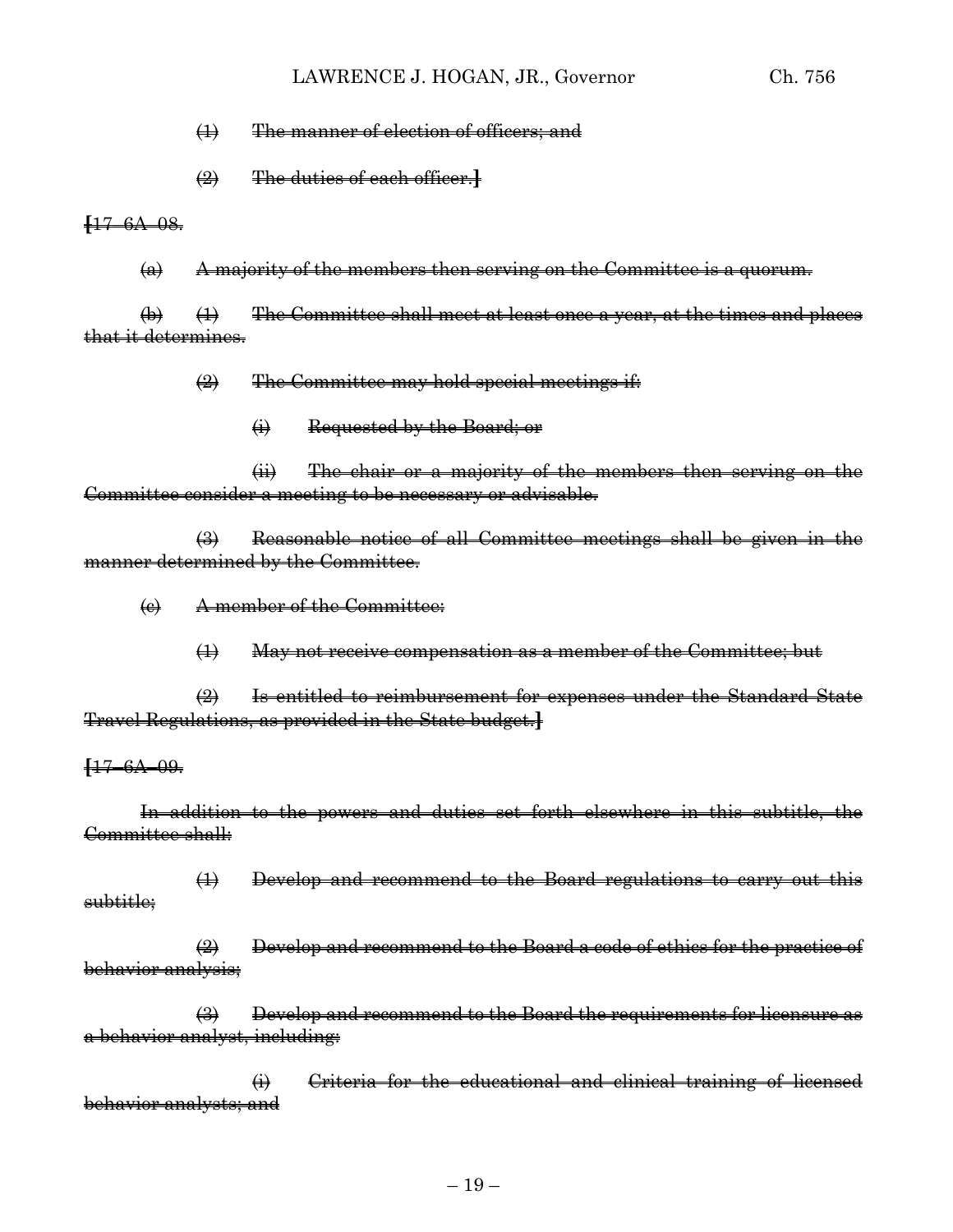### Ch. 756 2018 LAWS OF MARYLAND

(ii) Criteria for a professional competency examination and testing of applicants for a license to practice behavior analysis;

(4) Develop and recommend to the Board continuing education requirements for license renewal;

(5) Provide the Board with recommendations concerning the practice of behavior analysis;

(6) Keep a record of its proceedings; and

(7) Report to the Board as required in regulations adopted by the Board.**]**

#### **[**17–6A–26.

(a) In this section, "behavior analyst rehabilitation subcommittee" means a subcommittee that:

(1) Is defined in subsection (b) of this section; and

(2) Performs any of the functions listed in subsection (d) of this section.

(b) For purposes of this section, a behavior analyst rehabilitation subcommittee is a subcommittee of the Committee that:

(1) Is recognized by the Board; and

(2) Includes but is not limited to behavior analysts.

(c) A rehabilitation subcommittee of the Committee or recognized by the Committee may function:

(1) Solely for the Committee; or

 $\left( 2 \right)$  Jointly with a rehabilitation committee representing another board or boards.

(d) For purposes of this section, a behavior analyst rehabilitation subcommittee evaluates and provides assistance to any behavior analyst in need of treatment and rehabilitation for alcoholism, drug abuse, chemical dependency, or other physical, emotional, or mental condition.

 $\left(\theta\right)$  (1) Except as otherwise provided in this subsection, the proceedings, records, and files of the behavior analyst rehabilitation subcommittee are not discoverable and are not admissible in evidence in any civil action arising out of the matters that are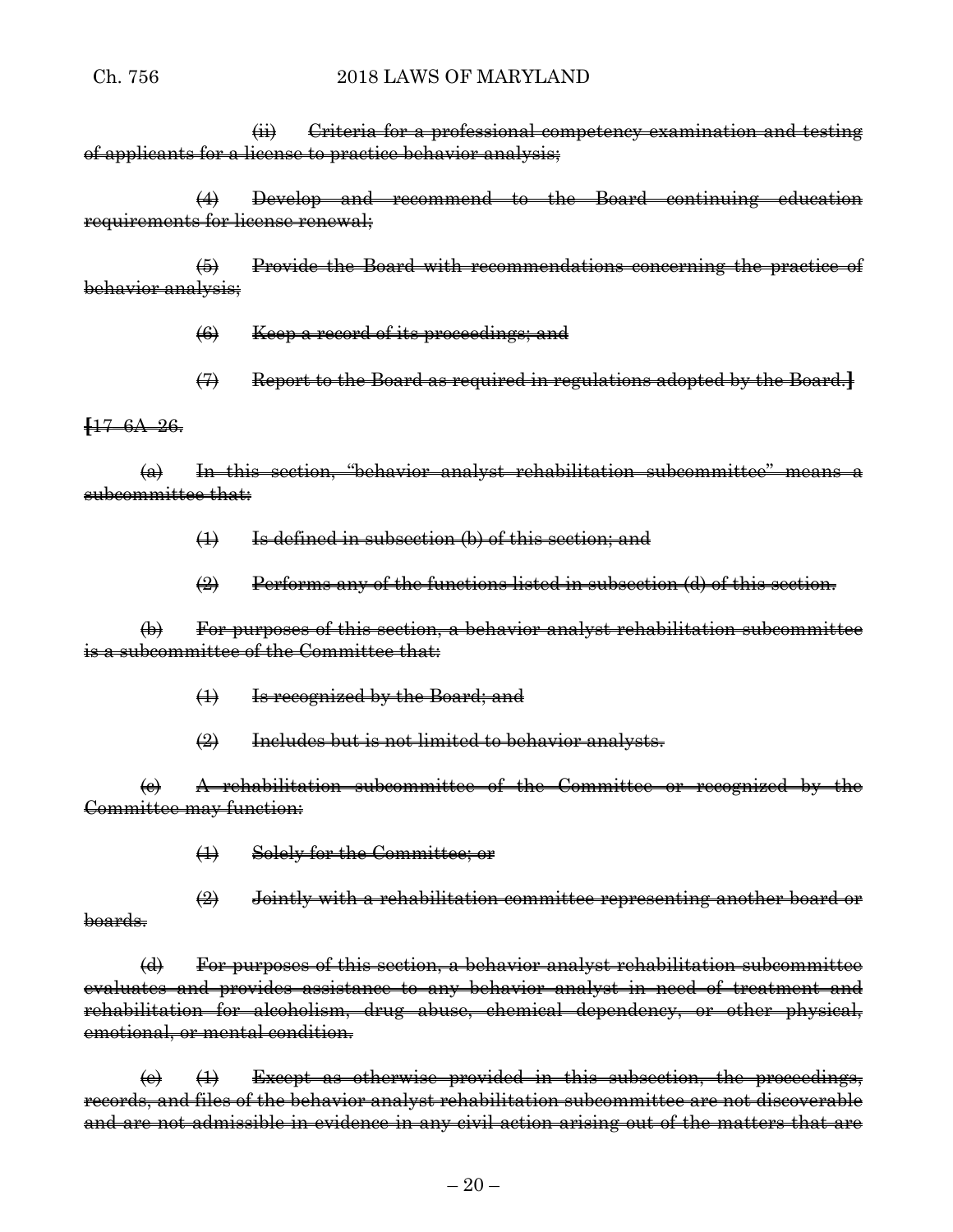being or have been reviewed and evaluated by the behavior analyst rehabilitation subcommittee.

 $\Rightarrow$  Paragraph  $(1)$  of this subsection does not apply to any record or document that is considered by the behavior analyst rehabilitation subcommittee and that otherwise would be subject to discovery or introduction into evidence in a civil action.

(3) For purposes of this subsection, civil action does not include a proceeding before the Board or judicial review of a proceeding before the Board.

 $(f)$  A person who acts in good faith and within the scope of jurisdiction of the behavior analyst rehabilitation subcommittee is not civilly liable for any action as a member of the behavior analyst rehabilitation subcommittee or for giving information to, participating in, or contributing to the function of the behavior analyst rehabilitation subcommittee.**]**

**SUBTITLE 6B. ALCOHOL AND DRUG COUNSELOR SUBCOMMITTEE.**

### **17–6B–01.**

## **IN THIS SUBTITLE, "SUBCOMMITTEE" MEANS THE ALCOHOL AND DRUG COUNSELOR SUBCOMMITTEE ESTABLISHED UNDER § 17–6B–02 OF THIS SUBTITLE.**

#### **17–6B–02.**

**THERE IS AN ALCOHOL AND DRUG COUNSELOR SUBCOMMITTEE WITHIN THE BOARD.**

#### **17–6B–03.**

**(A) THE SUBCOMMITTEE CONSISTS OF MEMBERS APPOINTED BY THE BOARD AS FOLLOWS:**

**(1) TWO BOARD MEMBERS WHO ARE LICENSED AS ALCOHOL AND DRUG COUNSELORS;**

**(2) TWO LICENSED OR CERTIFIED ALCOHOL AND DRUG COUNSELORS WHO ARE NOT BOARD MEMBERS; AND**

**(3) ONE CONSUMER WHO IS A MEMBER OF THE BOARD.**

**(B) (1) THE TERM OF A MEMBER IS 4 YEARS.**

**(2) THE TERMS OF MEMBERS ARE STAGGERED AS REQUIRED BY THE TERMS PROVIDED FOR MEMBERS OF THE SUBCOMMITTEE ON JUNE 1, 2018.**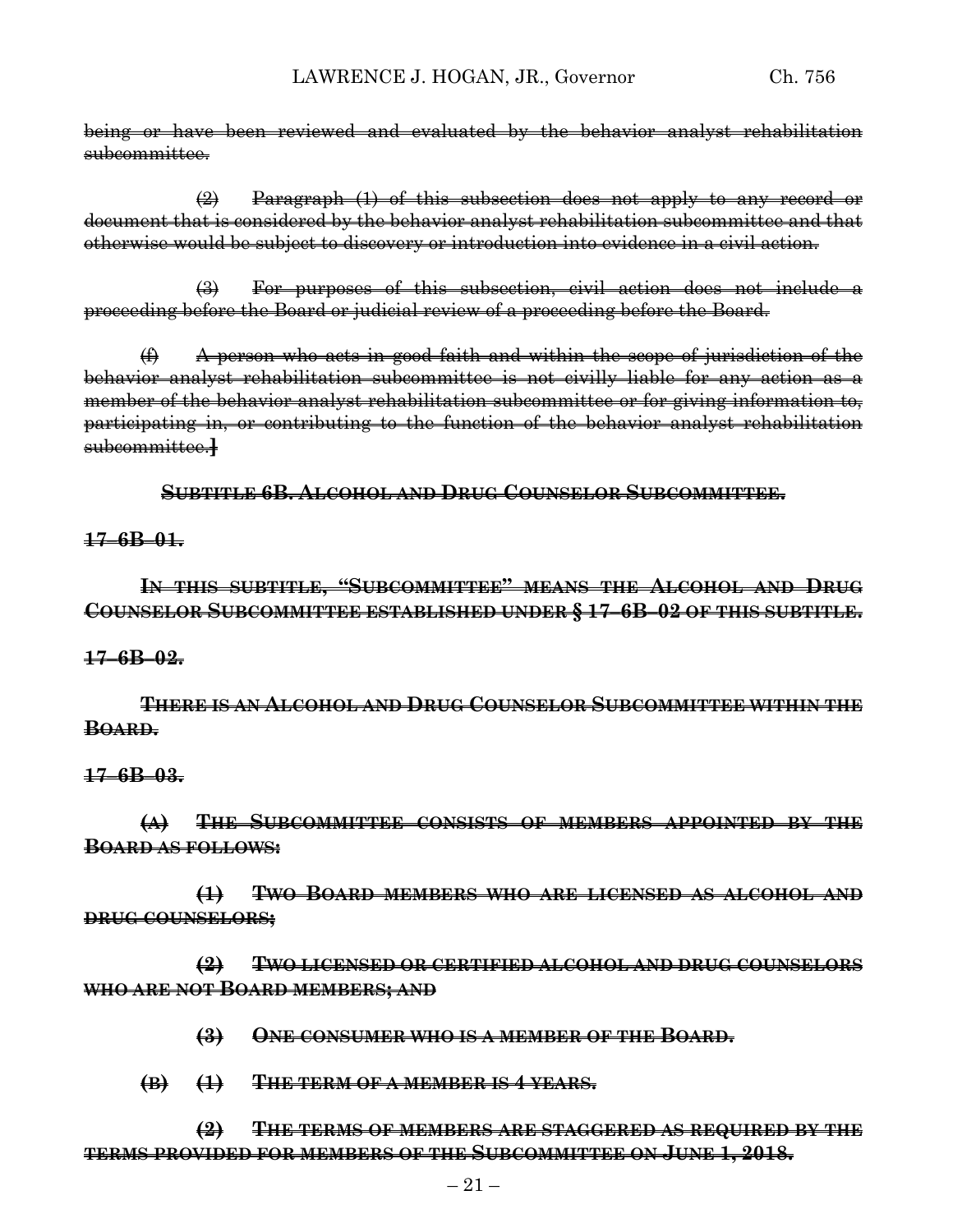**(3) AT THE END OF A TERM, A MEMBER CONTINUES TO SERVE UNTIL A SUCCESSOR IS APPOINTED AND QUALIFIES.**

**(4) A MEMBER WHO IS APPOINTED AFTER A TERM HAS BEGUN SERVES ONLY FOR THE REST OF THE TERM AND UNTIL A SUCCESSOR IS APPOINTED AND QUALIFIES.**

**(5) A MEMBER MAY NOT SERVE MORE THAN 2 CONSECUTIVE FULL TERMS.**

**(C) THE BOARD MAY REMOVE A MEMBER FOR INCOMPETENCE OR MISCONDUCT.**

### **17–6B–04.**

**(A) FROM AMONG ITS MEMBERS, THE SUBCOMMITTEE ANNUALLY SHALL ELECT A CHAIR AND A VICE CHAIR.**

**(B) THE SUBCOMMITTEE SHALL DETERMINE:**

- **(1) THE MANNER OF ELECTION OF OFFICERS; AND**
- **(2) THE DUTIES OF EACH OFFICER.**

#### **17–6B–05.**

**(A) A MAJORITY OF THE MEMBERS THEN SERVING ON THE SUBCOMMITTEE IS A QUORUM.**

**(B) (1) THE SUBCOMMITTEE SHALL MEET AT LEAST ONCE EVERY 2 MONTHS, AT THE TIMES AND PLACES IT DETERMINES.**

**(2) THE SUBCOMMITTEE MAY HOLD SPECIAL MEETINGS IF:**

**(I) REQUESTED BY THE BOARD; OR**

**(II) THE CHAIR OR A MAJORITY OF THE MEMBERS THEN SERVING ON THE SUBCOMMITTEE CONSIDERS A MEETING TO BE NECESSARY OR ADVISABLE.**

**(3) REASONABLE NOTICE OF ALL SUBCOMMITTEE MEETINGS SHALL BE GIVEN IN THE MANNER DETERMINED BY THE SUBCOMMITTEE.**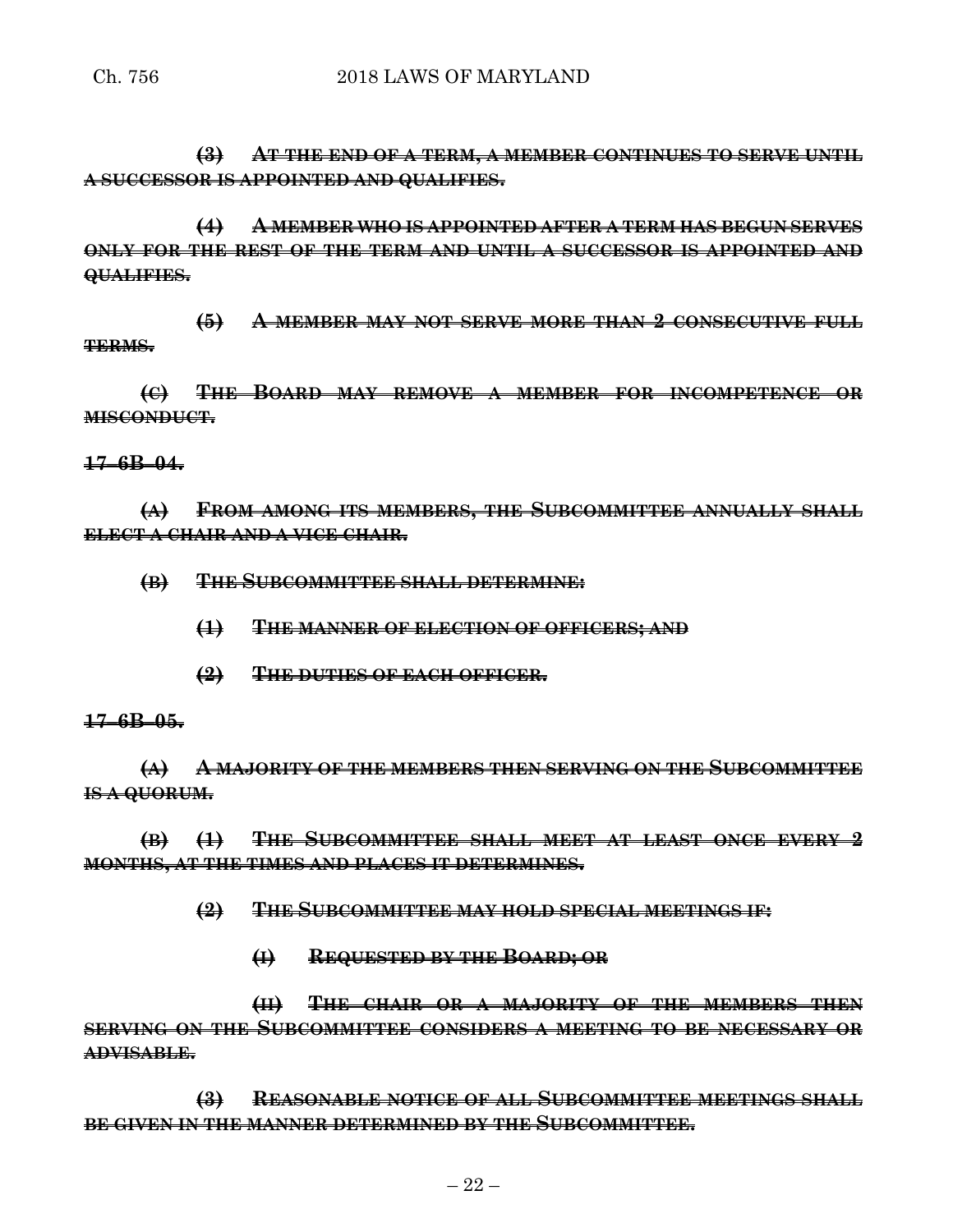**(C) A MEMBER OF THE SUBCOMMITTEE:**

**(1) MAY NOT RECEIVE COMPENSATION AS A MEMBER OF THE SUBCOMMITTEE; BUT**

**(2) IS ENTITLED TO REIMBURSEMENT FOR EXPENSES UNDER THE STANDARD STATE TRAVEL REGULATIONS, AS PROVIDED IN THE STATE BUDGET.**

**17–6B–06.**

**IN ADDITION TO THE POWERS AND DUTIES SET FORTH ELSEWHERE IN THIS SUBTITLE, THE SUBCOMMITTEE SHALL:**

**(1) EVALUATE AND MAKE RECOMMENDATIONS TO THE BOARD FOR METHODS TO IMPROVE AND EXPEDITE THE LICENSURE AND CERTIFICATION PROCESSES FOR ALCOHOL AND DRUG COUNSELORS AND ALCOHOL AND DRUG TRAINEES;**

**(2) EVALUATE APPLICATIONS FOR LICENSURE AND CERTIFICATION OF ALCOHOL AND DRUG COUNSELORS AND TRAINEES; AND**

**(3) EVALUATE AND MAKE PRELIMINARY RECOMMENDATIONS ON INDIVIDUAL DISCIPLINARY MATTERS WHEN THE SUBJECT OF THE DISCIPLINARY MATTER IS:**

**(I) AN ALCOHOL AND DRUG TRAINEE;**

**(II) A CERTIFIED SUPERVISED COUNSELOR–ALCOHOL AND DRUG; (III) A CERTIFIED ASSOCIATE COUNSELOR–ALCOHOL AND DRUG; (IV) A CERTIFIED PROFESSIONAL COUNSELOR–ALCOHOL AND DRUG; (V) A LICENSED GRADUATE ALCOHOL AND DRUG COUNSELOR; OR**

**(VI) A LICENSED CLINICAL ALCOHOL AND DRUG COUNSELOR.**

**17–6B–07.**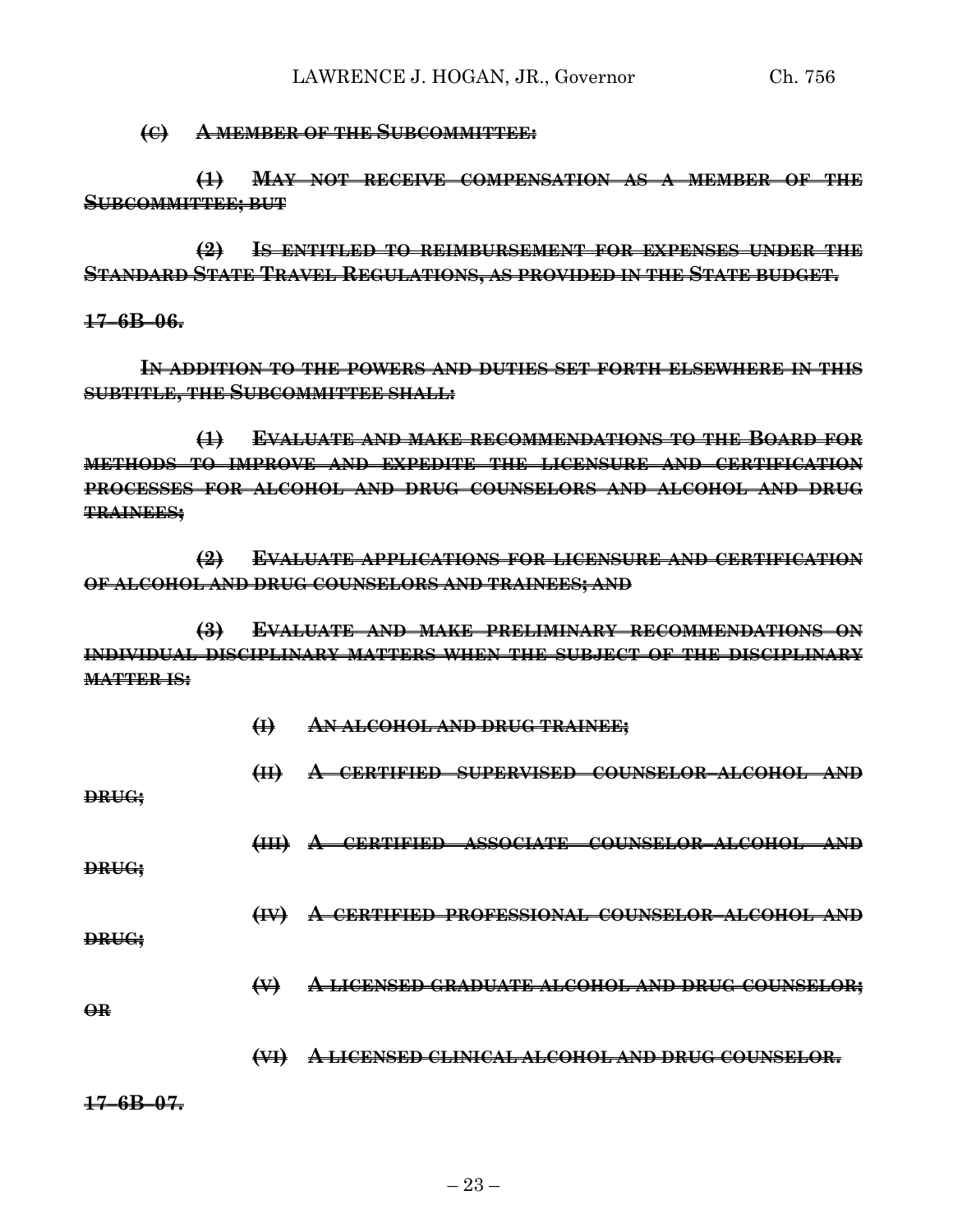# **SUBJECT TO THE EVALUATION AND REESTABLISHMENT PROVISIONS OF THE MARYLAND PROGRAM EVALUATION ACT, THIS SUBTITLE AND ANY RULES AND REGULATIONS ADOPTED UNDER THIS SUBTITLE SHALL TERMINATE AND BE OF NO EFFECT AFTER JULY 1, 2021.**

17–702.

Subject to the evaluation and reestablishment provisions of the Maryland Program Evaluation Act, this title and all rules or regulations adopted under this title shall terminate and be of no effect after July 1, **[**2019**] 2021**.

SECTION 2. AND BE IT FURTHER ENACTED, That:

(a) On or before October 1, 2018, and every 6 months thereafter until October 1, 2021, the State Board of Professional Counselors and Therapists, in consultation with the Maryland Department of Health and the Department of Budget and Management, shall submit to the Department of Legislative Services a report on the progress made implementing the recommendations contained within the December 2017 publication "Sunset Review: Evaluation of the State Board of Professional Counselors and Therapists".

(b) The progress reports required under subsection (a) of this section shall address:

(1) the efforts made by the Board, in conjunction with the Maryland Department of Health and the Department of Budget and Management, to:

(i) obtain additional personnel resources to allow the Board to conduct a systematic evaluation and triage of the Board's complaint backlog;

(ii) prioritize complaints based on potential public safety risks; and

(iii) develop a plan to systematically address the complaint backlog and implement strategies to prevent future backlogs;

(2) the practices adopted by the Board to improve the thoroughness, completeness, and legibility of investigative notes and the progress made in moving to an electronic system to track complaints and investigations;

(3) the development of concrete timelines for the duration of investigations, wherein after a certain period of time, a case should be dismissed or advanced except under specified circumstances;

(4) the progress the Board has made in proposing educational requirements in regulation, if the Board has decided to do so adopting regulations as required under subsection (c) of this section;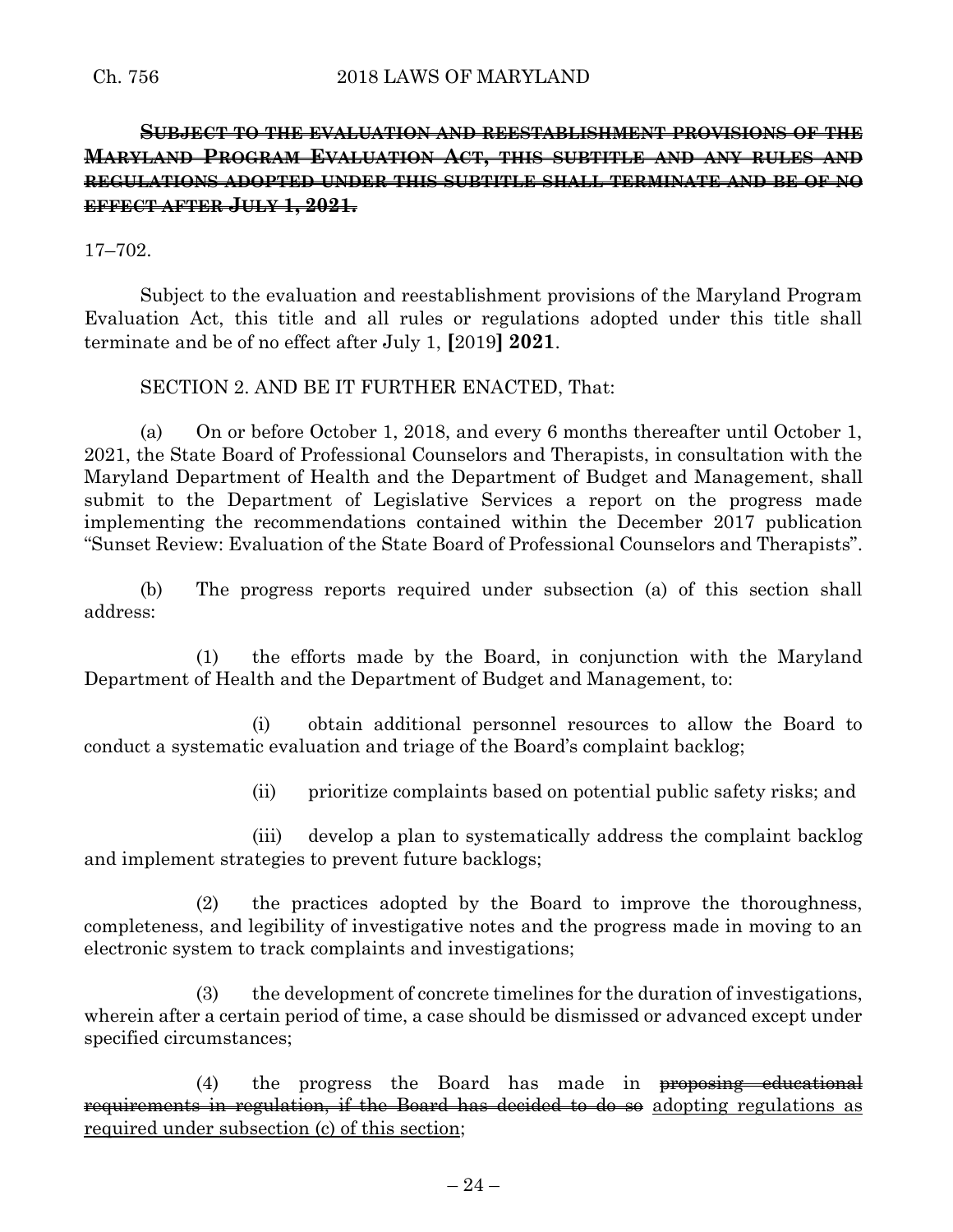(5) the research and consideration the Board has given to extending the use of education programs accredited by the respective professional accrediting organizations for education requirements for licensed clinical professional counselors, clinical alcohol and drug counselors, clinical marriage and family therapists, certified associate counselors–alcohol and drug, and certified supervised counselors–alcohol and drug;

(6) any progress made toward the implementation of the proposed portability plan for professional counselors and levels of reciprocity or endorsement to other levels of licensees or certificate holders in other states who have practiced for a specified number of years, passed a state law exam, and passed either a specified national examination or hold a specified national certification from a respective national credentialing organization;

(7) the specific efforts have been undertaken to train Board staff in current requirements for direct licensure or certification responsibilities, and cross–training for additional licensure and certification responsibilities;

(8) the progress of the investigation by the Board into implementing an online licensing and certification system that:

(i) allows applicants to submit applications electronically;

(ii) assists the Board in keeping accurate records of the number of applicants, licensees, and certificate holders; and

(iii) tracks applications through the licensing and certification process;

(9) whether the number and types of licenses and certificates currently issued are necessary to protect the public or if a reduced number would adequately protect the public and provide better access to services;

(10) the progress that has been made to implement systems to track progress toward licensure and complaint resolution goals, in conjunction with the Department of Budget and Management; and

(11) the progress that has been made, in conjunction with the Maryland Department of Health and the Department of Information Technology, to determine whether the Board should be a part of the electronic licensing and disciplinary system;

(12) the progress the Board has made in determining whether it is more appropriate for the Board or the State Board of Examiners of Psychologists to regulate the practice of behavior analysis as required under subsection (d) of this section;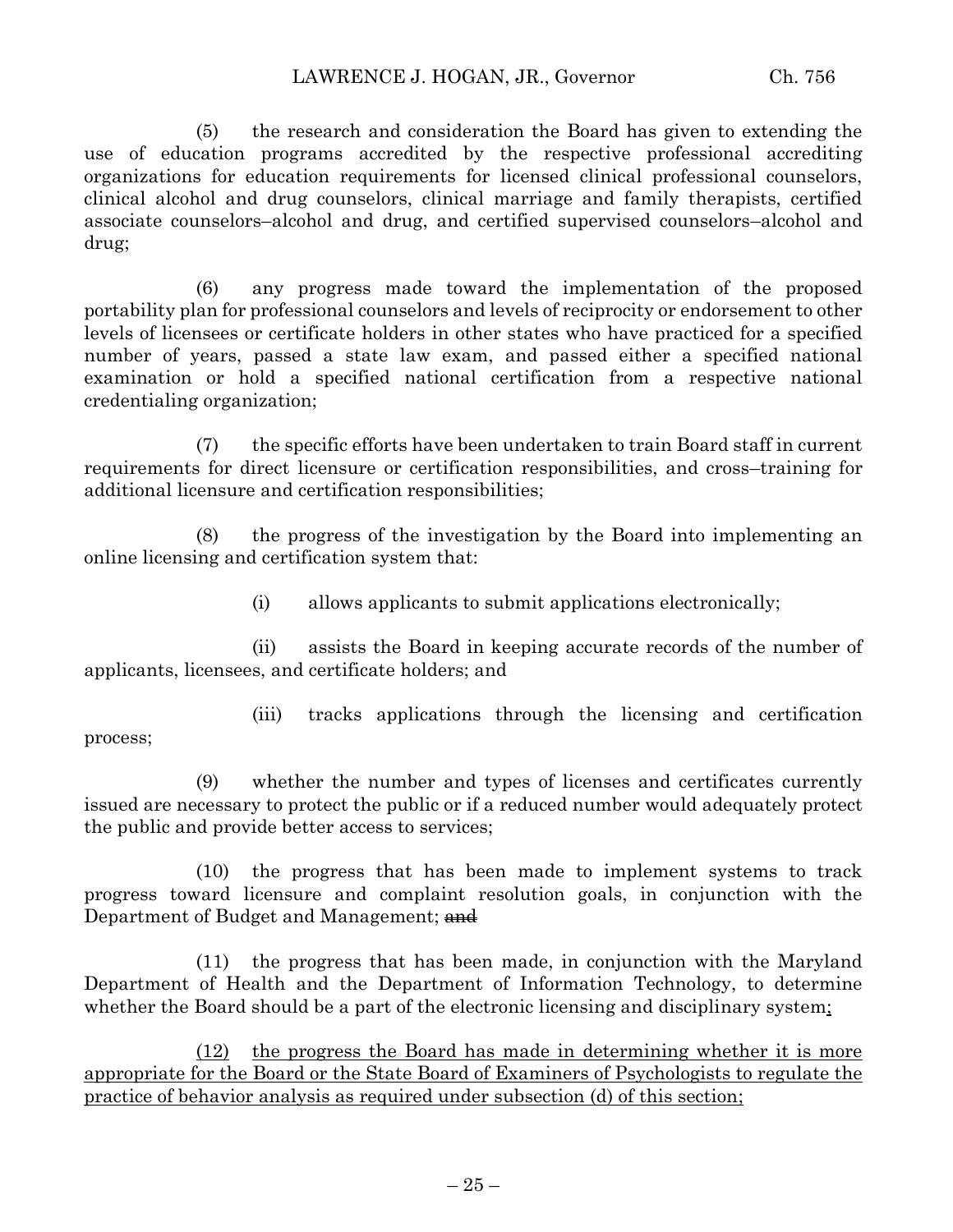(13) the progress the Board has made in determining whether or not it would be in the best interest of the State to regulate additional creative or expressive counselors and therapists as required under subsection (e) of this section; and

(14) the progress the Board has made in determining a Board composition that appropriately represents the professions credentialed by the Board while providing the best protection to the public as required under subsection (f) of this section.

(c) (1) Within 30 days after the effective date of this Act, the Board shall submit emergency and proposed regulations to the Joint Committee on Administrative, Executive, and Legislative Review:

(i) on licensed clinical professional art therapists and licensed graduate professional art therapists; and

(ii) clarifying internship and supervised work experience requirements for an applicant to qualify as a certified associate counselor–alcohol and drug or a certified supervised counselor–alcohol and drug.

(2) On or before January 1, 2019, the Board shall submit regulations to the Joint Committee on Administrative, Executive, and Legislative Review to update, as appropriate, provisions regarding education and experience requirements for:

- (i) licensed clinical professional counselors;
- (ii) licensed graduate professional counselors;
- (iii) licensed clinical marriage and family therapists;
- (iv) licensed graduate marriage and family therapists;
- (v) licensed clinical alcohol and drug counselors;
- (vi) licensed graduate alcohol and drug counselors;
- (vii) certified associate counselors–alcohol and drug;
- (viii) certified supervised counselors–alcohol and drug; and
- (ix) alcohol and drug trainees.

(3) When drafting regulations in accordance with paragraph (2) of this subsection, the Board shall:

(i) distribute drafts to and receive feedback from interested stakeholders; and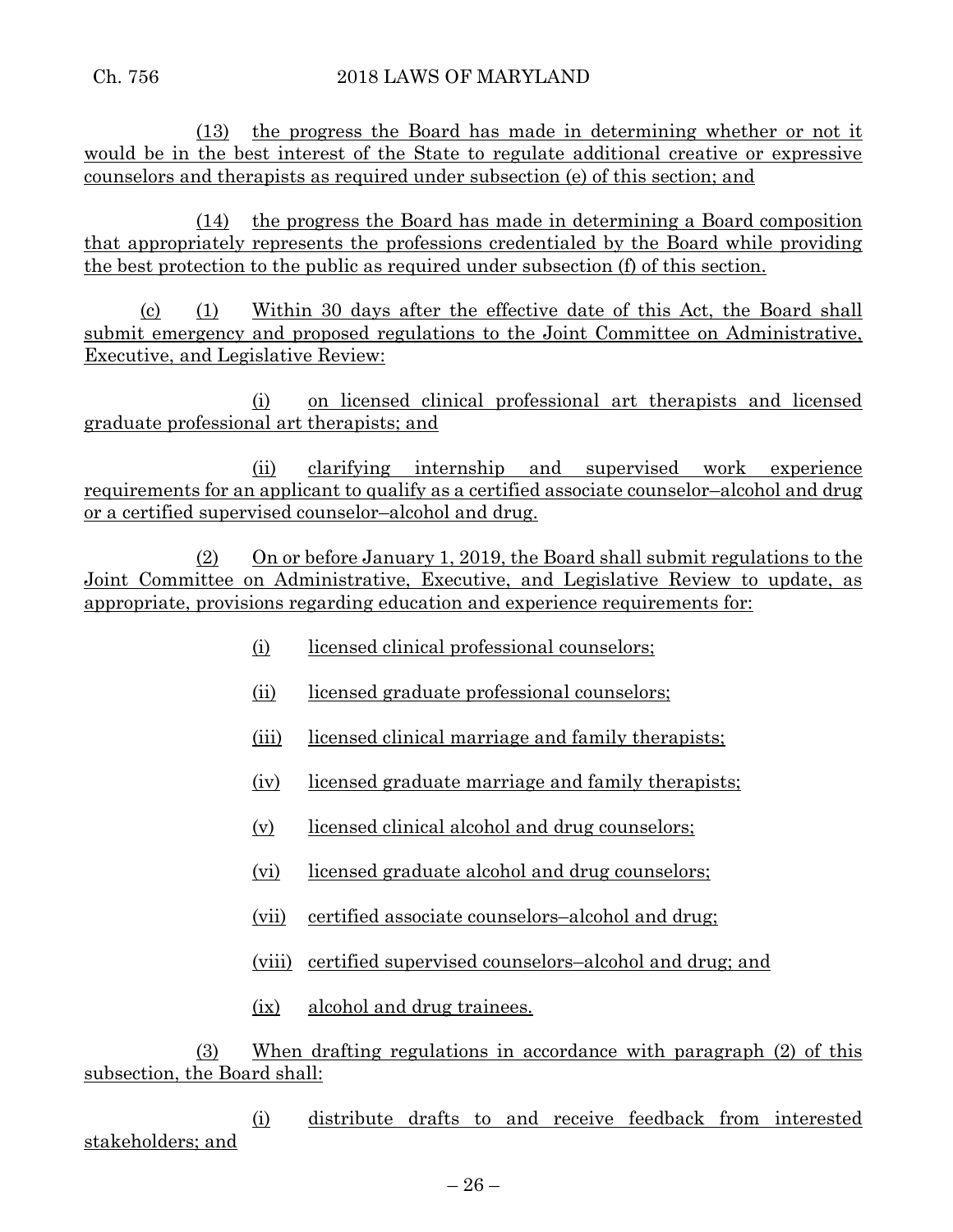### (ii) hold at least one public meeting.

(4) The Maryland Department of Health shall make employees of the Department available to the Board to assist in drafting the regulations required by this subsection.

(d) On or before June 1, 2019, the Board shall determine whether the Board or the State Board of Examiners of Psychologists is the most appropriate board to regulate the practice of behavior analysis after:

- (1) consulting with the State Board of Examiners of Psychologists;
- (2) receiving input from interested stakeholders; and
- (3) holding at least one public meeting.

(e) (1) On or before June 1, 2019, the Board shall determine whether or not it would be in the best interest of the State to regulate additional creative or expressive counselors and therapists and, if so, whether the Board or another existing health occupations board should or a new board should be established to regulate the creative or expressive counselors and therapists.

- (2) The Board shall make the determination after:
	- (i) receiving input from interested stakeholders; and
	- (ii) holding at least one public meeting.

(f) On or before October 1, 2019, the Board shall determine a Board composition that appropriately represents the professions credentialed by the Board while providing the best protection to the public after:

(1) making the determinations required under subsections (d) and (e) of this section;

- (2) receiving input from interested stakeholders; and
- (3) holding at least one public meeting.

SECTION 3. AND BE IT FURTHER ENACTED, That, on or before December 1, 2019, the Department of Legislative Services shall report to the Senate Education, Health, and Environmental Affairs Committee and the House Health and Government Operations Committee, in accordance with  $\S$  2–1246 of the State Government Article, on the progress to date of the State Board of Professional Counselors and Therapists in implementing the recommendations contained within the December 2017 publication "Sunset Review: